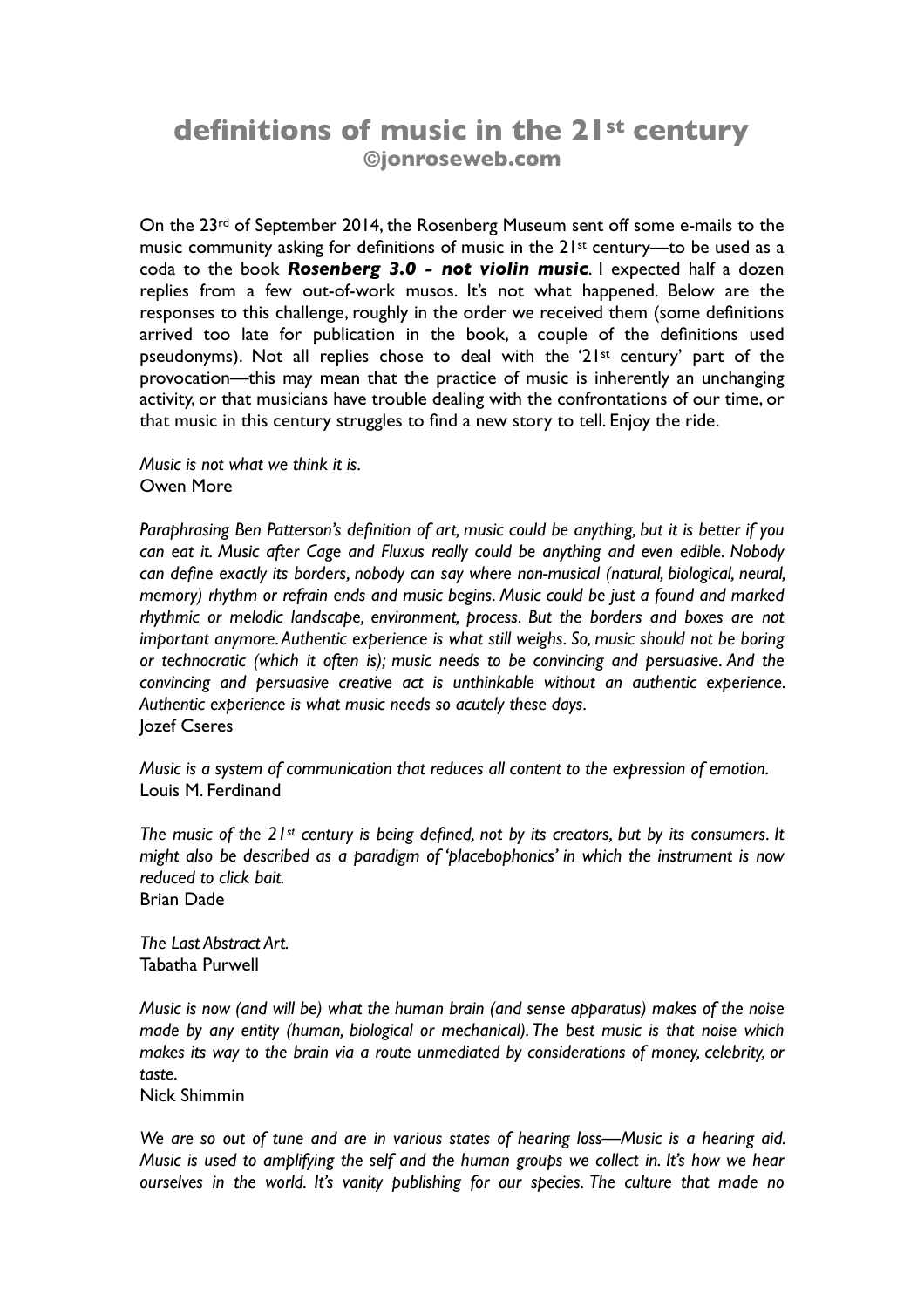*distinction between themselves and the world, the Australian Indigenous peoples, had few instruments and no word for music in their languages. Their hearing was just fine.* Jim Denley

*For music to take place a combination of the following is required: weather, lawyers, neighbours, talent, an idea, management, history, drugs, police, other musicians, an encouraging audience, no audience, an act of God.* Mohamed EL-Sayed

*Music in the 21st Century is in a subprime crisis; it aspires to ownership, but borrows a lot more than it can pay back. As an investment (economic, cultural, personal) it has junk status, because it can never be a thing. It can only be a context for something. The loss of content in music is disguised by the fact that it was abstract to begin with. As pure context, music today is bankrupt and thus has a chance to free itself from the economy of aesthetics and the blackmail of affective signification once and for all.* Erkki Veltheim

*When I was 14 years old, I decided I would be a musician. I soon figured out I didn't have any musical talents so I changed my idea about music. Music is whatever I am doing seriously. Some years later, I read words of an ancient Chinese music theorist; he said 'Music is a category existing among visibility, space, paintings, proximity, belongings of the Emperor, embalmed cockroaches, some other musics, carpets that don't float in the summer solstice, sirens, cut thumbs, Confucius' dreams, perviousness, sucking pigs, stray souls, et cetera, pink leeks, categories that don't have any lower categories, imaginary drums, insects, and eleven century served liquors.*

Shuji Uchida

*Music is time; without that it remains mute.* Lawrence English

*The iPad emoticon of the Arts; music in the 21st century is presented as sound-bites in a seemingly infinite variety of compartmentalized and superficial marketing categories due to time and attention-span constraints.*  Winceyette Gussett-Truss

*I used to know what I liked but ever since I got a 'like' button, I'm not sure anymore.* Aging teenager over heard in the 'quiet' carriage of a train

*Superstring theory says that the tiny wriggling spawn of the Pythagorean monochord that once lined the page of the musical cosmos are now absolutely everywhere, even though the microphonic means to amplify these tiny violins oscillating in n-dimensions remain in the design phase. Others say that not everyone in this musical cosmos is a second-brass citizen scattered rows behind the first chair.*  Douglas Khan

*With any Pro plan,* get *Spotlight to showcase the best of your music & audio at the top of your profile! Learn more about Pro.* Soundcloud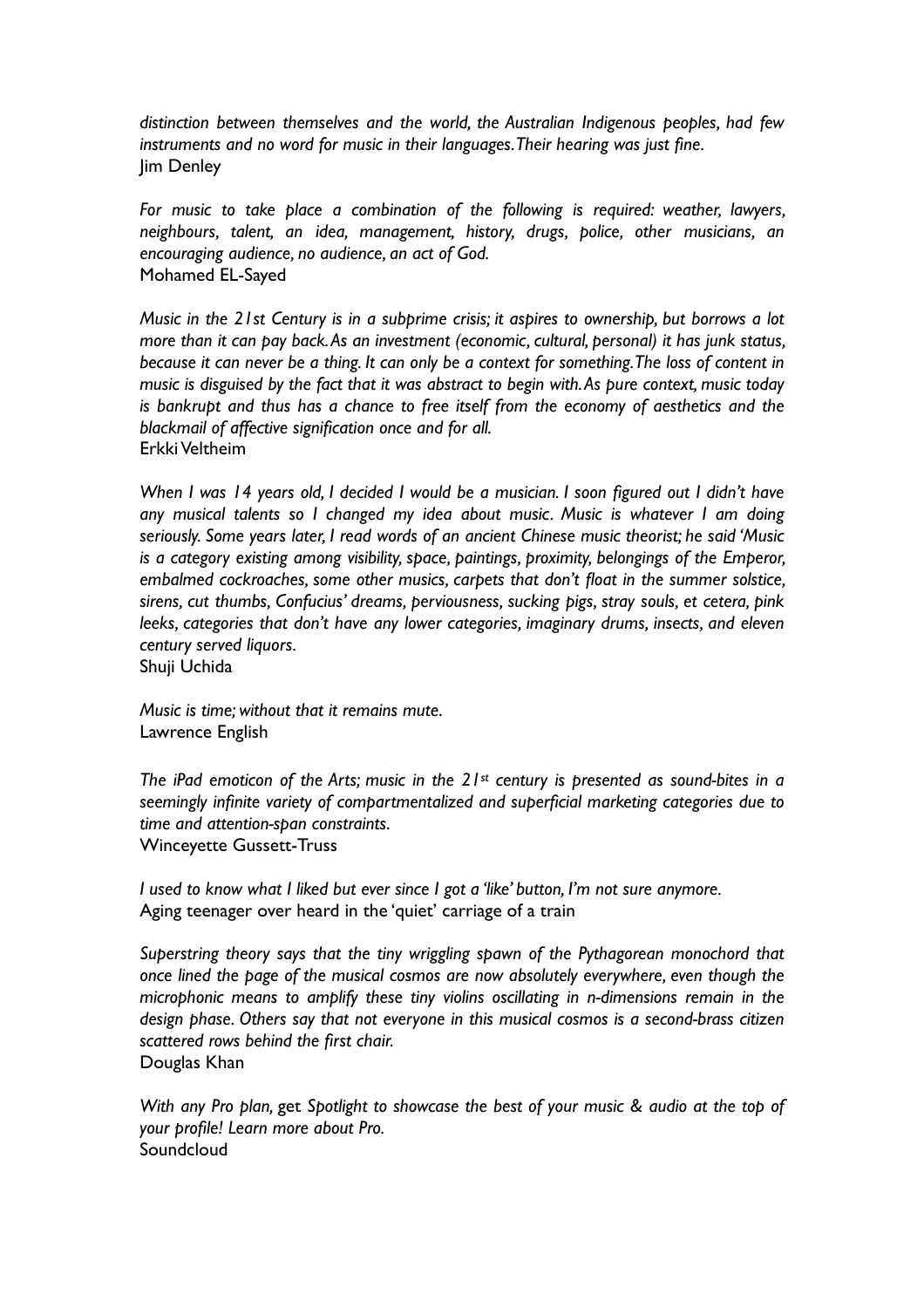*The human spirit conveyed as sound, organized or not, and 'spite of all barnacled conventions of melody, harmony, rhythm, timeless and definition free.* Ross Bolleter

*Musical energy can be derived from witnessing monkeys fuck at the zoo.* Ian Hartley

*If all sound can be potentially interpreted and therefore used as music, then my definition of music in the 21st century is determined by what lies inside and outside my human body. All the complex histories absorbed as well as all the geographies that all the sounds have been heard in will define what that music will sound like.* Veryan Weston

*The less the consumer knows about new music, the more they like it.* tasteandhear.com

*If you are in it, then you don't really need to know*. *However, if you are not in it and you find the line of questioning somewhat disturbing, no doubt The Rosenberg Museum would be delighted to help you, for a small consideration.* Noem Ort

*I define music as any combination of acoustic energy that attracts a physical response in its listener.*

Lucas Abella

*Sound exists in its own right but Music is a social construct. Members of any particular social group choose what defines music and suits their social construct—or not. Thus, the problem with definition. Music is nevertheless representative of its time and place and should not pretend that it exists outside that construct, i.e. in its own right as an absolute. It cannot!*

Colin Bright

*Music in the 21st century is an automated procedure for eliminating silence.* Bob Ostertag

*Whether living 5000 BC or in the 21st Century, creating music deals with the same issue. Only your tools change, time doesn't. Performing on 2 stones plus a bunch of sticks and a bone flute, or composing for grand piano connected via the internet to 14 computers dispersed over planet Earth, you are faced with the same question: what is the paradox of the moment?* 

Cor Fuhler

*Music in the 21st century: the music that you can hear today is not yet the real music.*  hans w. koch

*Music = the art of the present as such, though in some of its best cases with timeless significance.* Ute Pinter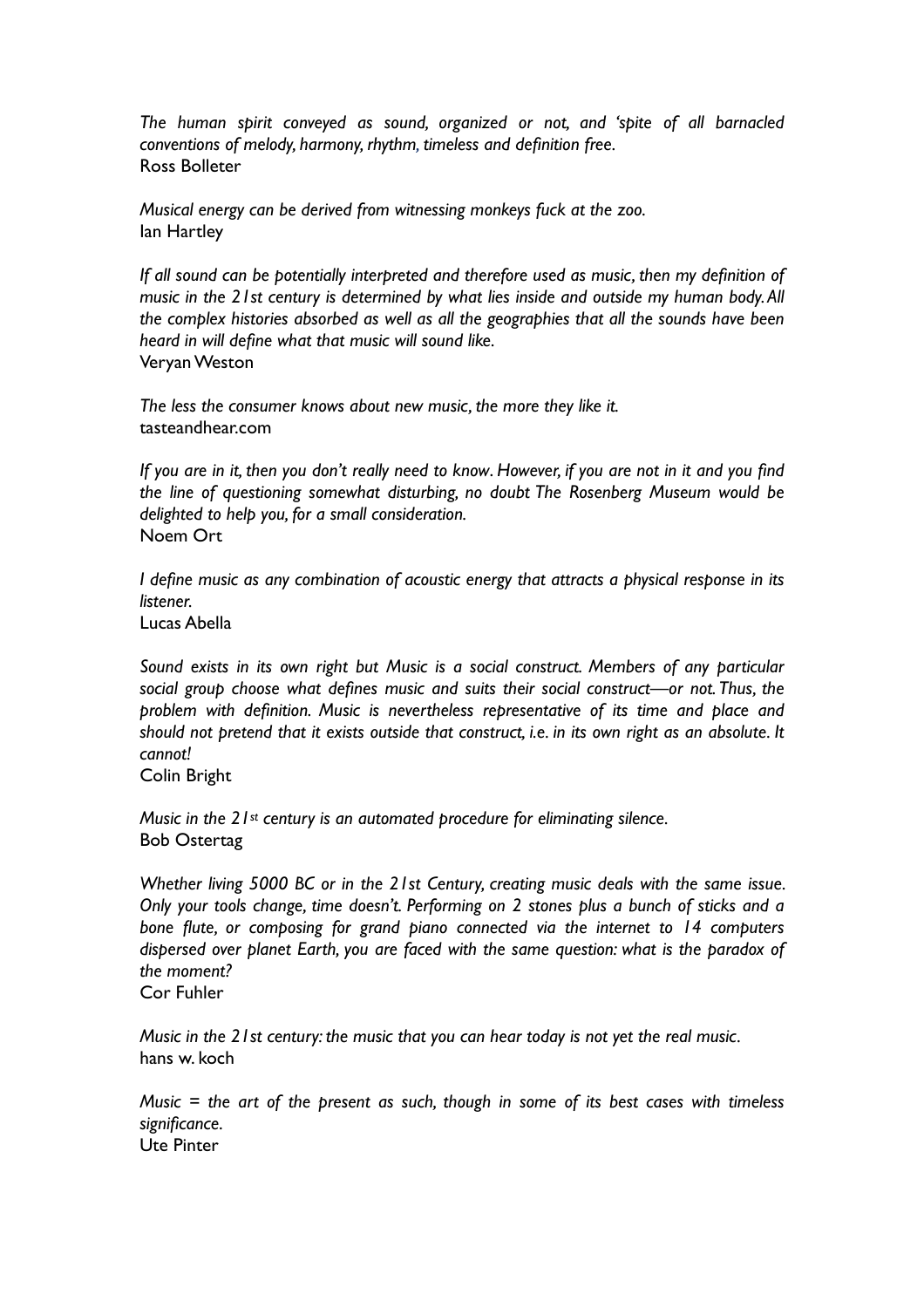*What is music? That's a big one. I'll start with singing, which is one version of a musical voice —yes, I am obsessed with voice. As I emerge from the abyss of depression (ohhh, redundancy blues) and feel life coming back (ahhh, ahhh, ahhh, Chinese herbs at night, night, night and qi gong in the mooorrnin'), there is an unexpected irruption from the depths of my lungs as they shake (rattle and roll) themselves out of the heavy grip of depression. And that irruption is song. From Gospel to TV ads from my childhood, it all seems to be waiting for the shower's steamy warm reverberations to burst forth, as they say. Which they do say, because that's what it feels like. A room, a body, motion, rhythm, memory, a performative, a moment, an atmosphere–that is what singing, and music, feel like to me today.* Norie Neumark

*In my opinion, music in the 21st Century is musicology. The systems put in place by the church in the 12th century are still revered, for some perverse reason, by everyone from the purveyors of so-called 'fine music' to the lowest of the common punks. All of them are still obsessed with nursery rhymes.*

*21st Century music is measured in kilobytes per second.*

*21st century music is getting smaller and smaller.*

*21st Century music is a tired exercise in obsolescence.*

*21st Century music is a lot like 20th century music.*

*The formula for 21st Century music is Amplitude = time over money.* 

```
Robin Fox
```
*Václav Havel remarked, 'I am not interested in why man commits evil. I want to know why he does good'. New music mirrors contemporary culture; as such, its practitioners embrace this probing question to confront and remind society what the essence of our humanity is. New music encompasses all genres into its existence, and is defined by the people who practice it. It is the avant-garde, and its role is to push boundaries, creating a healthy state of flux that filters into wider society.* Gabriella Smart

*After Cage's gesture of opening music to all noise, and the wholesale adoption of this by artists working in the experimental 'tradition', it seems almost more pertinent to ask 'what is not music?'. I have a feeling that what is not music is sound that can't be apprehended as sound-itself, that can't be reduced to it's sounding or its listening. The negative of sound, perhaps what Christof Migone calls the 'unsound'. Everything else; music.* Joel Stern

*21st Century music is like pornography; it's consumed in private, usually online, through ear buds or in front of a screen, exists in a digital form, treated like product, ghettoized by sophisticated software and fanatics. Parents complain about the musical taste of their adolescent children whilst they to cling to memories of their adolescence by listening to music of the previous century. 21st century music is packaged; it contains imagery (often moving images), a sponsorship or commercial value, a written language that plays into subcultures and trends, and is usually separated from its creators. Music today is more colourful, diverse and accessible than it has ever been. Musical styles are without international borders, musicians are both more educated and less educated than they have ever been. Music producers are more celebrated than performers, composers sometimes live their entire professional lives within Universities and classical musicians are employed like civil servants.*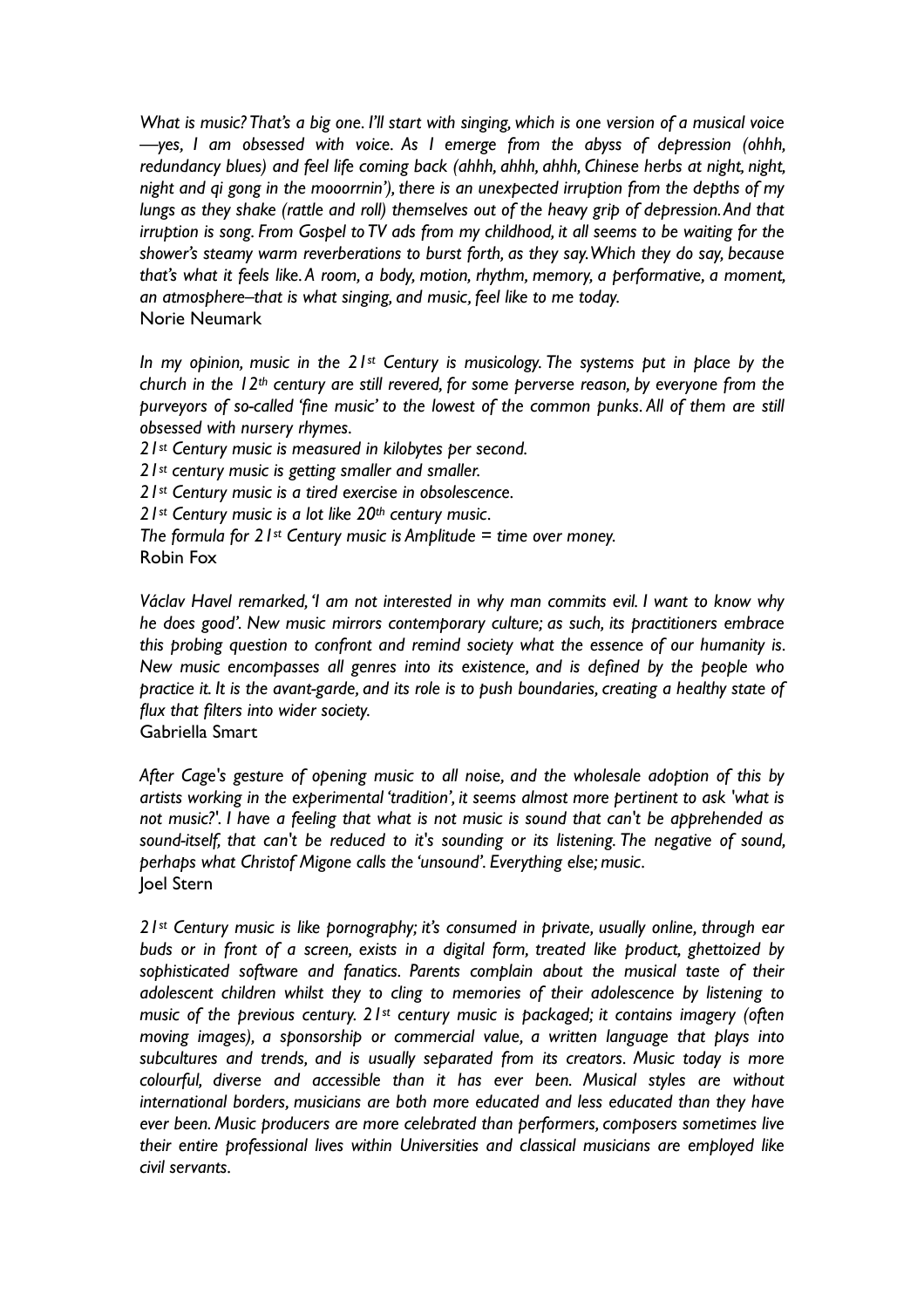## Eugene Ughetti

*Any sonic activity one gives exact attention to, and that one chooses to listen to with the music centres of the brain activated, is music. Also, any kind of movement or visual stimulus that seems to echo the physical shapes of sonic activity can be called musical. But I still like John Cage's last definition of music: 'Sounds Heard'.* Warren Burt

Warren Burt: *'Art is a moment of perception'.* Chris Mann: *'Does that mean it's Greek?'*

*At a personal level, music is anything you wish perceive as music: right you are if you think so. For it to have any social meaning, as performance or listening, this perception must be shared by others!* Richard Toop

*1. In this hyper-mediated, sound saturated era, live music performance continues to enrich our consciousness. Bring on the iconoclasts, the tunesmiths, the inventors and all those who sing to us from the foul rag and boneshop of the heart. Keep us guessing! 2. It's the 21st century and the pianoforte is still in the mix. It might have been kicked out of the parlour for a ritual burning; axed, sculpted into cocktail cabinets, or dragged from swamps and triaged into musical plinks and doodoomps, but the great 'iron ship' of 19C music continues to have a permanent place in our music. Composers care to write solos for it; some designers are spending their lives improving it; hotels, hospitals and schools still want it. Yes, despite its equally tempered straitjacket, its being overweight, costly to tune and maintain, and a high-rise nuisance, the 'goanna' will still be sounding at the end of the century.* Mike Atherton

*A composer only becomes a voice for eternity once they have transcended time, place, school and leave us with their own musical essence, however it was formed. 'Music should not be defined by an epoch or a particular generation, there are too many examples in history of fine music that does not fit any particular period, though music can and should be influenced by the times in which we live. Stylistically I am happy to consider anything as 21st Century as long as it is written in the last 15 years or the next 85 years as long as it is good, original and written from the heart and not just an intellectual exercise'.* Richard Wenn

*The term 'music' is, like other concepts such as 'unicorn', 'soul', 'free will', and 'gourmet sandwich', a reification. That is to say, it is a concept that has no referent outside of human delusion and fantasy. Our use of the term says more about our narcissism as a species than it does about the cosmos. There is no music, but only sounds, emitted unceasingly from an infinite array of sources, forever. We merely contribute to the nightmare cacophony. We privilege our own sonic emissions—at least, the very best of our sonic emissions—as 'music' because we think we're important. Or, more to the point, we want others to think we're important. But, fellow musician, it is an essential part of the craft to persuade others that what we do is somehow more insightful, more beautiful, more profound, than, say, the hum of a locust swarm or the last Kylie record. Successful transfer of this delusion gains us respect, financial benefits, and, let's not deny it, love. And when it comes to that part of a musician's craft, I think magicians, conjurers, priests and gurus of all traditions have a great*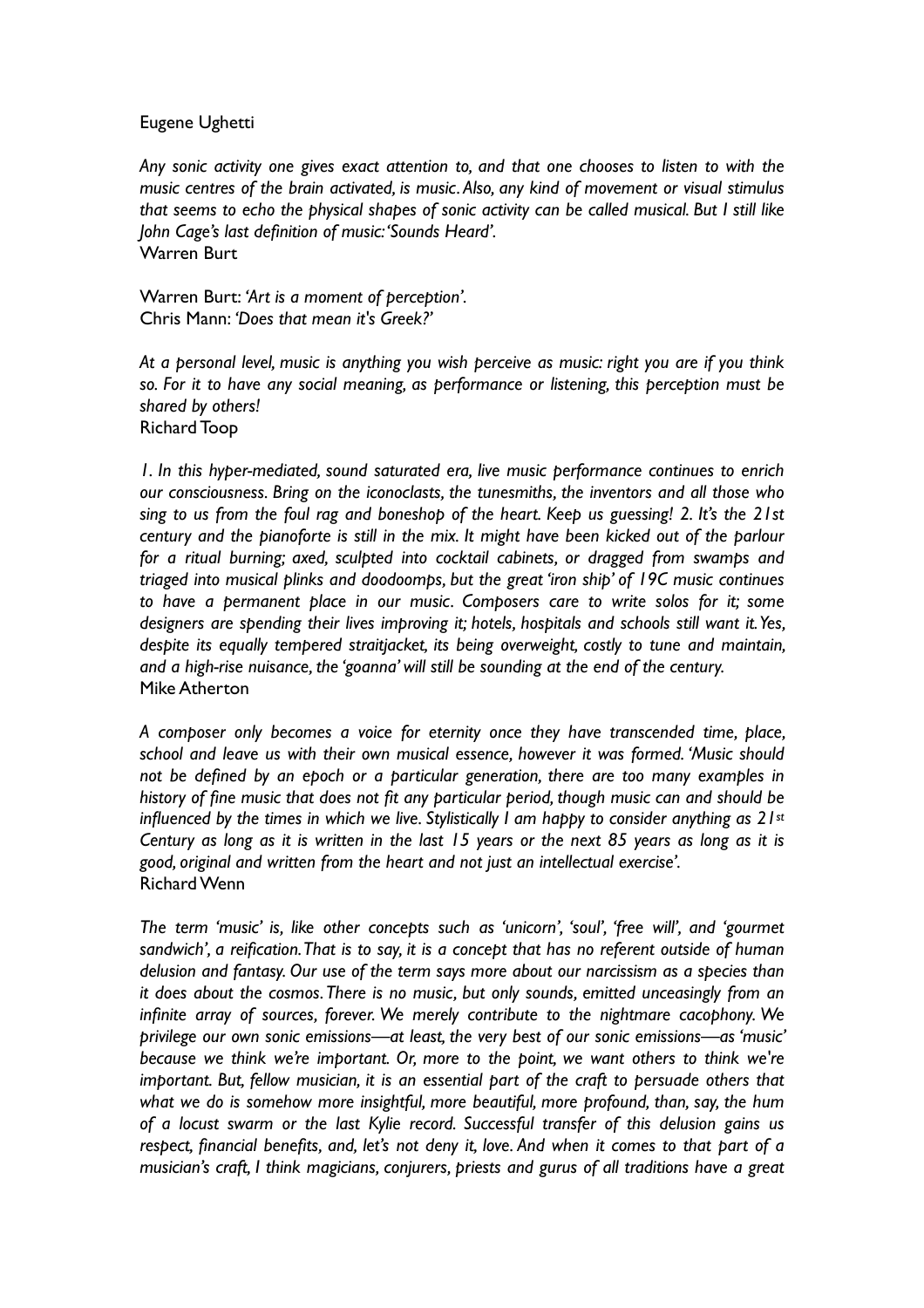*deal to teach us about how we can persuade the public to pay, in various ways, for our sonic emissions.*

Andy Rantzen

*Hmm, definitions of music in the 21st century: speaking personally as a free improvisor and not with any inherent 'musical determinative', I have to say it this way: the music I search and aspire too is music that is like an organism (amoeba like), that float between the musicians, that appears, as it were, in a phenomenological sense, between, in a dialogue with others . . . in happens as a reflexivity . . . a intersubjective interplay . . . this is what seems of most importance in the new of 21st Century musics. Musicians as sonic sculptures of the now.*

Richard Johnson

*Music, for me, is any sound that provokes a meaning or a feeling in a listener. This usually requires some organisation or interpretation of raw sound. Conventionally, this is undertaken by a composer with a score or by a musician or creature improvising. Or this organizational framework could be provided by the system that generated the sound like rocks in a stream or notches on a bull-roarer. But perhaps the purest and most beautiful music is made in the mind of the listener, finding their own patterns and feeling coincidences, creating order from chaos. Therefore, I would say music is—sound, made sense.* John Jacobs

*Music includes streaming services, tablets, and concert reviews, but not recordings, compositions, or performances. The more common version of this definition is that bank bailouts, technological innovation, and information are adequate substitutes for cultural activity. The point is that people are hesitant to define music until something intuitively nonmusical stakes a claim on it. Enough of the nihilistic games, we need a definition of music to avoid it becoming just another name circulating in the climate-changing econoverse. Here are some century-old ideas that I find quite convincing: Music is a product of human (and some other animal) thought. This product is partially autonomous, because it has unexpected consequences for itself and us. These consequences can include radical change, but this is very rare and very difficult.* Matthew Lorenzon

Life's aquiver with vibration! We stretch the definition of music with twenty-first century *elastic, but it remains bound up in nature as well as culture. We explain how sound behaves and assign lyrical and contextual meanings to it, but music is so much more . . .. I intuit the Muse in a resonant Bach mass and I intuit it in a lovelorn cicada groove. And life without this mysterious pulse would be pretty lacklustre . . . that's why I'm flagging the future of communication through human/non-human sound. The bottom line is that music is inseparable from environment and ultimately subject to humankind's willingness to care for the Earth.*

Robin Ryan

*Music is what we used to call the brute-force interventional manipulation of the whole neurochemistry of the person in the last century, including modifying mood, state-of-being, lust for life, epistemology, ontology, etc. This was back when the tools we had to accomplish this were very primitive, i.e. scraping a piece of cat-gut over a strangely shaped wooden box to generate air pressure signals that happen to align with arbitrary evolutionary control*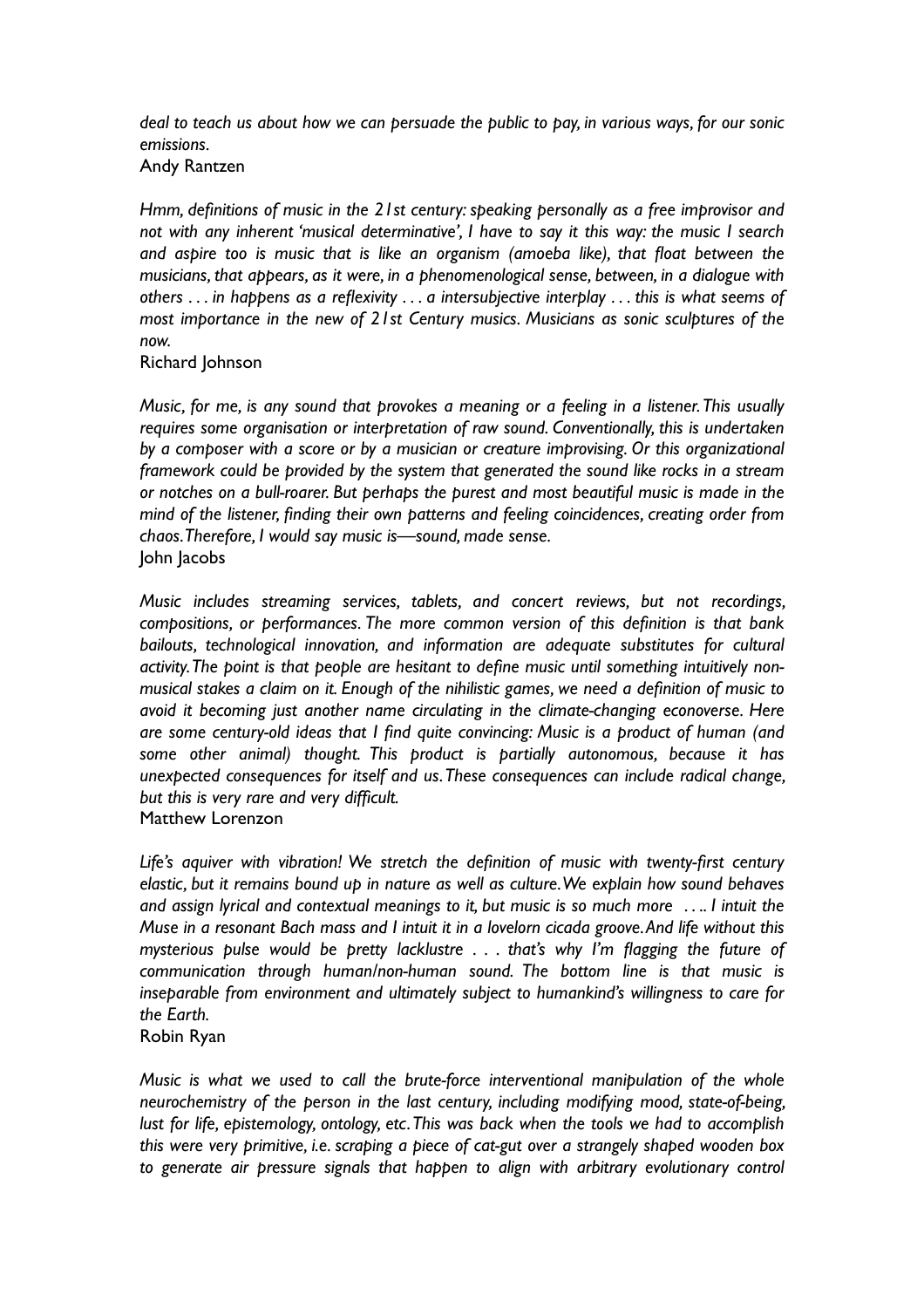*interfaces that were at the time poorly understood. Today, we would of course use much more direct means through any number of technologies to go right to the nervous system, and ultimately in recent to years, actually bypassing the person as a unit to directly address the gene pool in its totality of possible variations as a statistical target in and of itself.* John Berndt

*My dad had Alzheimer's. One of my nieces is autistic. Musicians aside, they're amongst the few people I know for whom the experience of music remained and remains essential. In our ambered culture, music is sugared by its preservation, offered as a gift to dwarfish gods as spectacles for speculators. ('Hit or miss' is the appropriate rhyming slang.) Time's arrow missed its mark. In this century, music is forgetting, and blooms where words fail.* Ed McKeon

*It's far too early to answer this question—imagine if someone had asked for a definition of 20th century music in 1914. I suggest you ask again in 86 years' time.* Martin Davidson

## *A picture would do a better job of this, but:*

*With the rise in visibility of 'Sound Art', I hear a lot of people employ simple set theory as they expound that Music and Sound Art are two sets with an area overlap where things get muddled. For me it's been clear for years: Music is simply a specialized subset of the larger domain of Sound Art, which stretches from the concert stage to the gallery to the great outdoors. Sound Art is in-turn subsumed by Intentional Sound as practiced by all animals, from the highly developed skill of echolocation to the warning shout, 'heads up, stupid!' From there we move on to the Noisy World in general, and the extension of the frequency range beyond our hearing, to include earthquakes and ultrasound. Etc.* Nic Collins

*An auditory experience engaged in for no functional reason.* Damien Ricketson

*We live in a time were there is more music around us than ever before. And also more great music than ever before, because talented people have access to an incredible amount of tools to create music. Despite that, or because of that, the only way musicians can make a decent living in these days of digital data is by performing live on stage, like up to a hundred years ago when the only chance to 'listen' to music was by going to a concert . . . . Progress is great, isn't it?*

Frank Baldé

*I like music, but I don't understand the sound it makes.* Brother Theodore

*One thing I know for sure about the 21st century is that I'm going to die in it and I wonder what will be my last experience of music, the hum of a drip machine, the gurgle of rushing fluids, the death rattle that previous generations have noticed—and commented on at length? Sometimes at the dentist, while dealing with the intense drilling, I concentrate my brain on a fast music to keep my spirits up. But on reaching the not so grand finale, this all assumes some level of neuron activity is still functioning. I keep in my head the sound and the image of a balloon slowly deflating to nothing, not so bad.*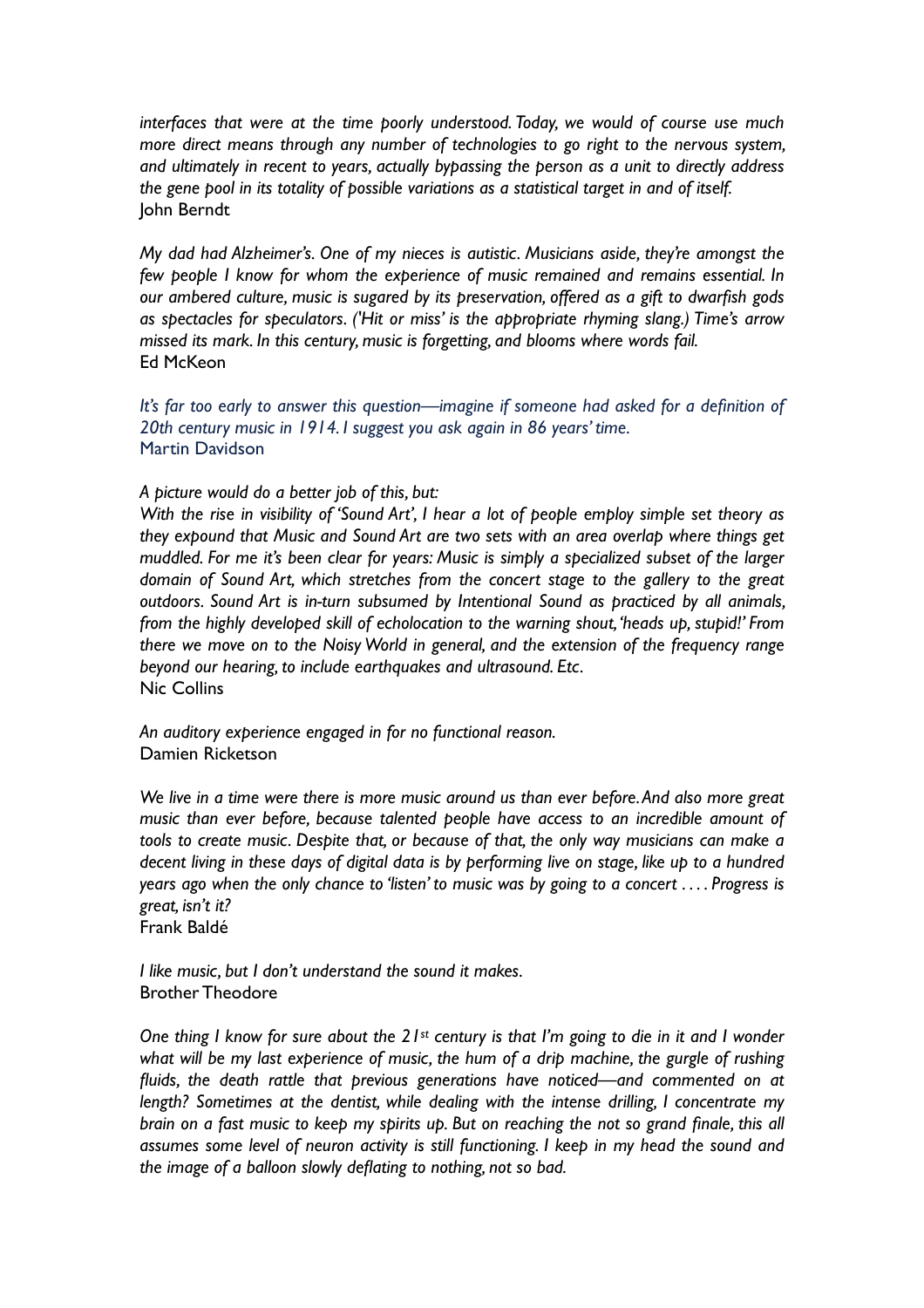## Olga Lipinski

*Music: a set of historically situated social relations embodied as a set of relations between sound-oriented activity, material and form; both sets of relations reciprocally affect one another. Frequently played on stages and radios, less so on steamships and glaciers. Chiefly human.*

Adam Linson

*A source of energy, a vibrating element, a resonator, some air pressure, a medium, some mechanical oscillations, some reflection, absorption and reverberation, an eardrum, an inner ear, some nerve impulses, a little sorting, a brain.* Arnold Dreyblatt

*Sounds made in such a way and context as to meet or defy the local/global expectations of 'music'.*

*The definition of 'music' is music. The definition of music is 'music'.* Evan Parker

*21st Century music is a prostitute used and abuse by anyone and everyone. Plonked into any public arena at any time, the expectation is to deliver every promise imposed upon it. Music for this and music for that. Like an innocuous public utility suppyling the masses with a life giving substance, music in the 21st Century can be consumed in parts, whole, with or with out bubbles, from a plastic bottle or via a drip. It permeates, whether you care to listen or not, the supply will be left switched on indefinitely, it is endless, cheap, and free. The only sonic entity that can affect the states of music in the 21st century is noise, because the notion of context becomes void. Unlike music, noise consumes everything, it is prime. Noise exists beyond reason, architecture, logic or desire and it exists with in music. 21st century music becomes noise. Our ears are a shallow orifice rarely closed off to the comfort of dissonance, which can be enjoyed even during unconscious states. Until the body changes music in the 21st Century will remain the same.* Rod Cooper

*Music: to frame an acoustic event.* Christopher Williams

*Music in the 21st century has that distinctive odour of death. It reeks of re-cycling and the mining of easily accessed sonic resources, as if we lived on a planet that can keep on giving.* Jonathan Kriwaczek

*Music is the form of sounds in space.* Ellen Fullman

*Clinical answer: Organized vibration—whether translated into sound or not—is music. Vibration can be created by living entities or not—however, the act of organizing vibration seems to be mostly a task for sentient creatures, although recent advances in the production of artificial life forms may challenge this assumption.*

*The heartfelt answer: !MUSIC! is the moment when an addict first experiences their drug of choice. Only instead of spending the rest of your days trying to experience that*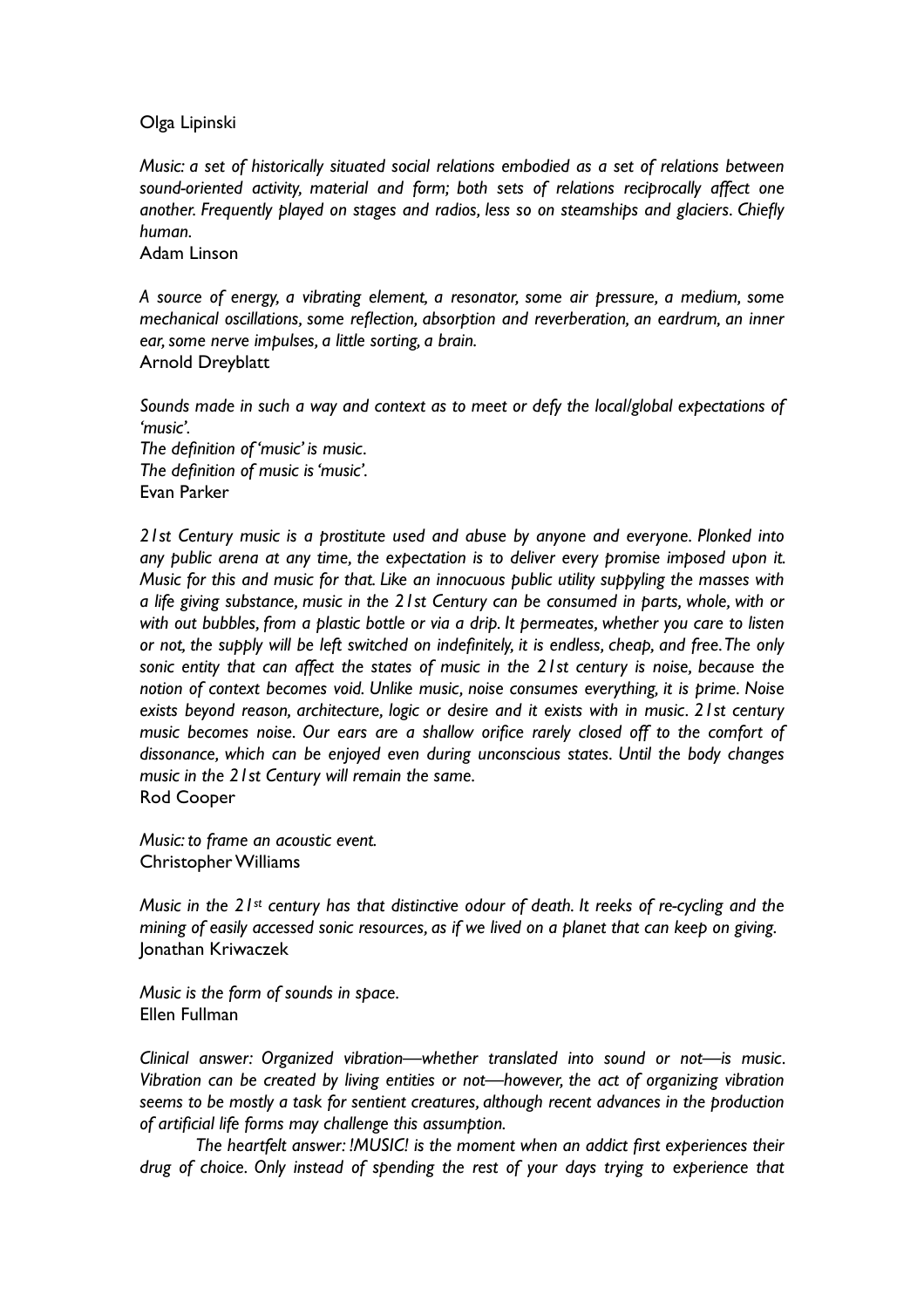*same high again, music keeps getting better. !MUSIC! is the key to everything and therefore it is very, very dangerous to the hive. Governments, corporations, and religious zealots of every stripe are tireless in their efforts to define and regulate music. Sound is ghettoized as noise, pigeonholed into paradigms of good and evil, expunged and exalted, embraced and banned, sucked of all life, masticated and regurgitated as divine. !MUSIC! would be remiss not to note the growing sonic resistance; the underground cabal of dedicated listeners and creators who know of !MUSIC!'s true nature. At any given moment, in any given location acoustic viruses are being released by this underground collective into the slumbering hive, boring into the ears and unconsciousness minds of pithed and lobotomized listeners everywhere, altering their institutionally programmed perceptions of music and curing all afflictions of necro-musicophilia—like a diamond tipped arrow shot directly into the forehead—and opening them up to !MUSIC! in all its myriad of forms. !MUSIC! is holy madness of the best kind.* Glenn Weyant

*Music is any (aural) perceptual field, which an individual uses as an occasion for performing the role of music perceiver. It is associated with a positive resonation within the individual.* Alister Spence

*Music in the 21st century is an avoidance principle, you shut your eyes and drift along to whatever you are listening to, thinking warm comforting thoughts, kidding yourself that everything is OK; meanwhile, we've rendered one third of the world's species extinct in 40 years—and we're going there too.*

Fred van de Post

*Music is a living, breathing constantly morphing 'thing' that cannot (and could never) be pinned down or labeled stylistically or aesthetically whilst it is happening. The creation of art, which reflects on our culture and feeds back into our culture, is where it is at. It's vibrant, happening, exciting, big, vast, varied, and wonderful. For me, it's about being aurally stimulated, inspired, and somehow transported or transformed through this so called 'art' of ours.*

#### Claire Edwardes

*Music is like flying a kite—you cannot see power of the wind, only its resulting force, which can manifest itself in much beauty, a feeling of contentment, or some terror experience. Physically connected at one end, it is a conduit to the universe, to infinity.* Yung Ying

*Music in the 21st century: This morning I am standing looking at about sixty bees busy at their work around a* Philotheca Myoporoides *(indigenous Australian bush with light pink buds that explode into a blaze of trumpet shaped white flowers). The smell, the sight, and the sound is intoxicating. Actually the sound could be a mid 20th century composition of György Ligeti with its shapes, clusters, and movement across the members of the orchestra. What gets me, is that bees are social beings, they know how to sound, how to dance, how to survive, but they are probably unaware that we are intent on destroying them, their way of life. I'm wondering if this music will still exist in the 22nd century?* B.J. Babcock-Brown

*All the sounds I enjoy consciously and by choice, as opposed to the ones that I consume*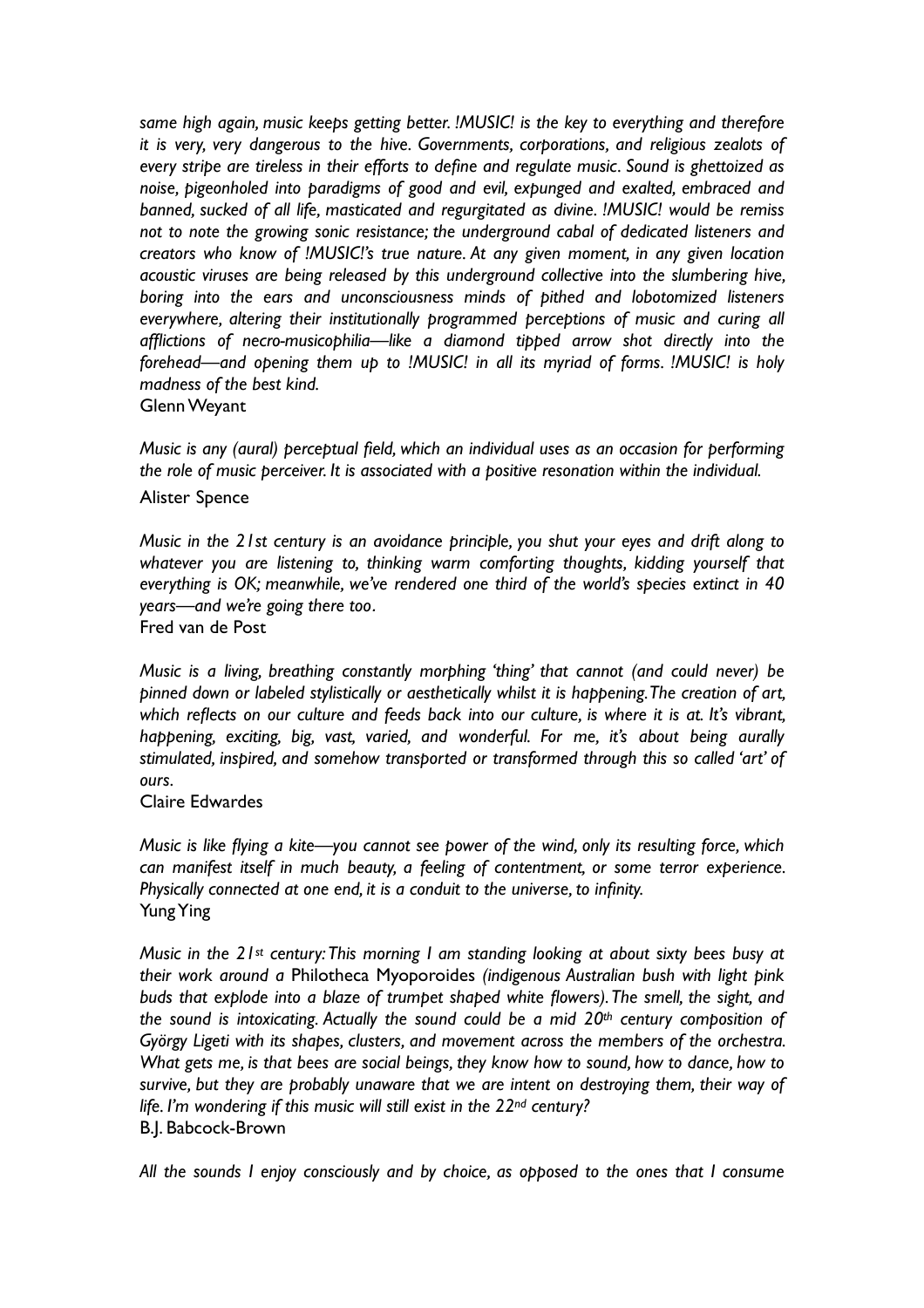*unwillingly or without thinking. Over time my preferred music uptake has become like fine dining—not so much about the calories and nutrients but about the surprises, the unique combinations of textures and tastes and the way in which things are served. Like fine dining, music is best enjoyed in good company.* Lieven Bertels

*Now, music simply means 'curated sound'—the same way, I guess sculpture is, these days, 'curated object', etc., etc. Ok, so then what do we mean by 'curated'? It means we suggest there is a claim to our (i.e. society's) attention being made by the curator (here, the musician). To call something 'music', then, is to stake out a claim to significance that the musician is asserting should exist between the creator (composer) or framer (performer) and receiver (even when they are one and the same person). The rest, as Alex Ross might say, is noise.*

Peter Tregear

*Any interruption of silence that moves the heart or stimulates the mind.* John Shand

*What I be? What the music be? Non-idiomatic Improvisation. New models of how to be in this end of era time. Can be. Gingery utopia.* Barre Phillips

*Musick is (possibly) the art of trying to influence the mind or emotional state of other creatures (or to create a pathway to an alternate reality) by structuring sounds OF ANY KIND in a particular way, and (possibly) in a particular environment. It is as nebulous as it is all-encompassing, running the gamut from a mathematical/scientific activity, to a heartfelt piece of self-expression, to occult ritual, to a cheap and cynical advertising campaign . . . and all points in between (and sometimes all together).* Aaron M. Clarke

*Dans mon corps et mon esprit, la musique, les sons, l'improvisation et la voix ne font qu'un. Le fruit d'un étrange et long travail vocal, sonore, d'écoute, de jeu collectif, de rencontres, de*  lectures, de concerts et d'amitiés aussi indescriptible que profondément personnel. Un tunnel *sans fin avant le miroir d'Alice. Pour moi-même, je pratique la musique en improvisant librement et totalement en mettant en jeu l'acquis de l'expérience et la recherche de l'inconnu. Avec une préférence pour le partage dans l'instant et la durée avec d'autres improvisateurs « compatibles » / « choisis ». Le langage du corps et la capacité de mémoire et d'invention immédiate et simultanée. La mémoire du corps assumée dans la gorge, les cordes vocales, la bouche, les lèvres, la respiration, le tympan . . . que sais-je(?). L'écoute mutuelle et une auto—écoute exigeante, la voix humaine réceptacle de l'émotion, de la réflexion et de la sensibilité et son extension sonore, timbrale et harmonique sont l'objet et le sujet réunis de ma démarche musicale non préméditée, instantanée. Et…* Jean-michel van Schouwberg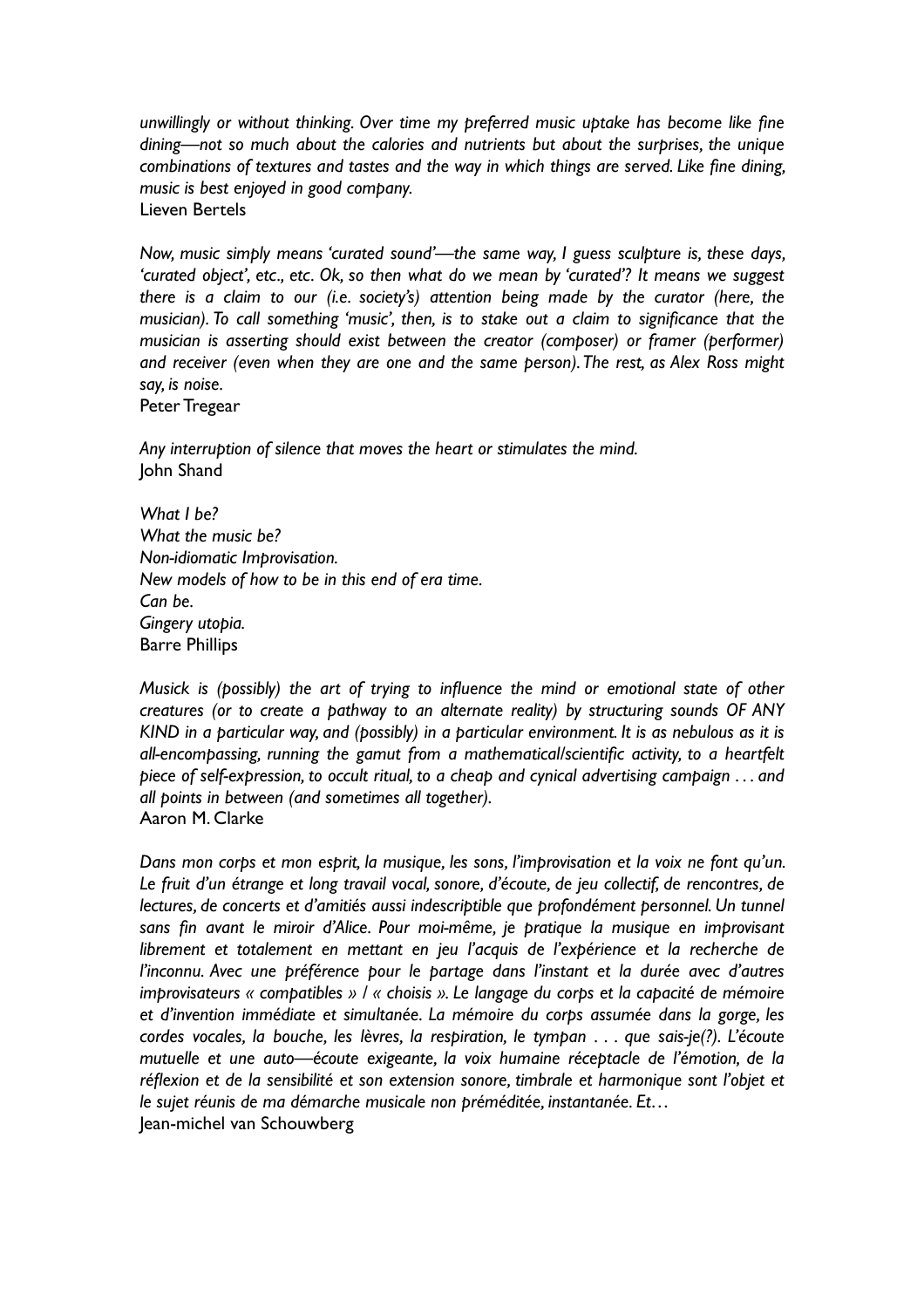*In the curse of the 20th century, music has gone through a deconstructional process, which tonality, rhythm, musical material, and finally musical syntax itself fell victim to. The development resulted in a situation of unconditionality. Ever since, we postulate that in the realm of music, principally anything is possible. Apart from the physical limits of audibility and performability, music is no longer constricted by whatever external borders, whether regarding form, material, or meaning. Finally, anything that ever sounds can be referred to as 'music', whereby the musicterm itself is virtually eliminated. Nevertheless the word 'music' has not been extinguished from language, neither have we discontinued to decide between 'music' and other sonic phenomena, like 'spoken language' or 'environmental sound', at least in everyday life experience. 'Music or not music', that is the question probably being raised for as long as music exists. The question of what music is, and how it originates may never be totally clarified, but nevertheless needs to be evaluated for as long as music ever exists. The mystery itself is constitutive for musical perception. As soon as we solve the riddle, the music stops being music; in the same way as a magician whose tricks we see through will not only forfeit his faszination but altogether stop being a magician. If we would ever stop scrutinizing the music, it was like we would watch the magician perform, without even trying to see through his deceptive manoeuvres. (I know, the metaphor is not truly appropriate, since the artist, as opposed to the magician, is generally committed to enlightenment; this commitment is an integral component of the ethics of art). Nikolaus Gerszewski*

*Music should be performed in every home . . . except next door.*  Rabbi Zilbershpitzanhimelfarbenfleishebien

*Seems I have lived and listened long enough by now to abandon the notion that there is something 'new' or particular to our time in music. I am anyway more often interested in how something I listen to relates to or hybridizes from another music/sound that could be from a completely different time or geography. Certainly the discovery of music, my excitement to hear something I have not heard before, for the first time . . . that experience is ongoing continually I am happy to report—and at least for me, the variety of that present tense experience is unending. One only needs to be curious. There are maybe new ways to listen and interact with music, different kinds of purposes for listening, or for music to serve a kind of function or place that one can go to. This might even be more important currently than the music itself. Certainly one thing that is always current for me is music that is shared in a space with other people. Live music and an audience that is engaged in listening*  to it, taking the time in their lives to live it as it happens. As well a shared listening *experience, such as listening to something one wants someone else to hear. Perhaps that is the music of our time; the unique way music comes to each of us and buoys our spirit.* Gerry Hemingway

*sound is living* Tess de Quincey

*Music: pleasing vibes, in the ear of the beholder. Good? Bad? Music I like might be music you abhor—who am I, or anyone, to apply absolute standards? As a composition teacher, I was required to give student pieces marks out of 10. What would I give Beethoven's Ninth? Applaud the effort but take a mark off for untidy notation? One person's untidy notation is another person's work of art, just as someone's vulgarity is someone else's lyric. Your rubbish might be my treasure. To me, some music sounds better than it is, while other music is better*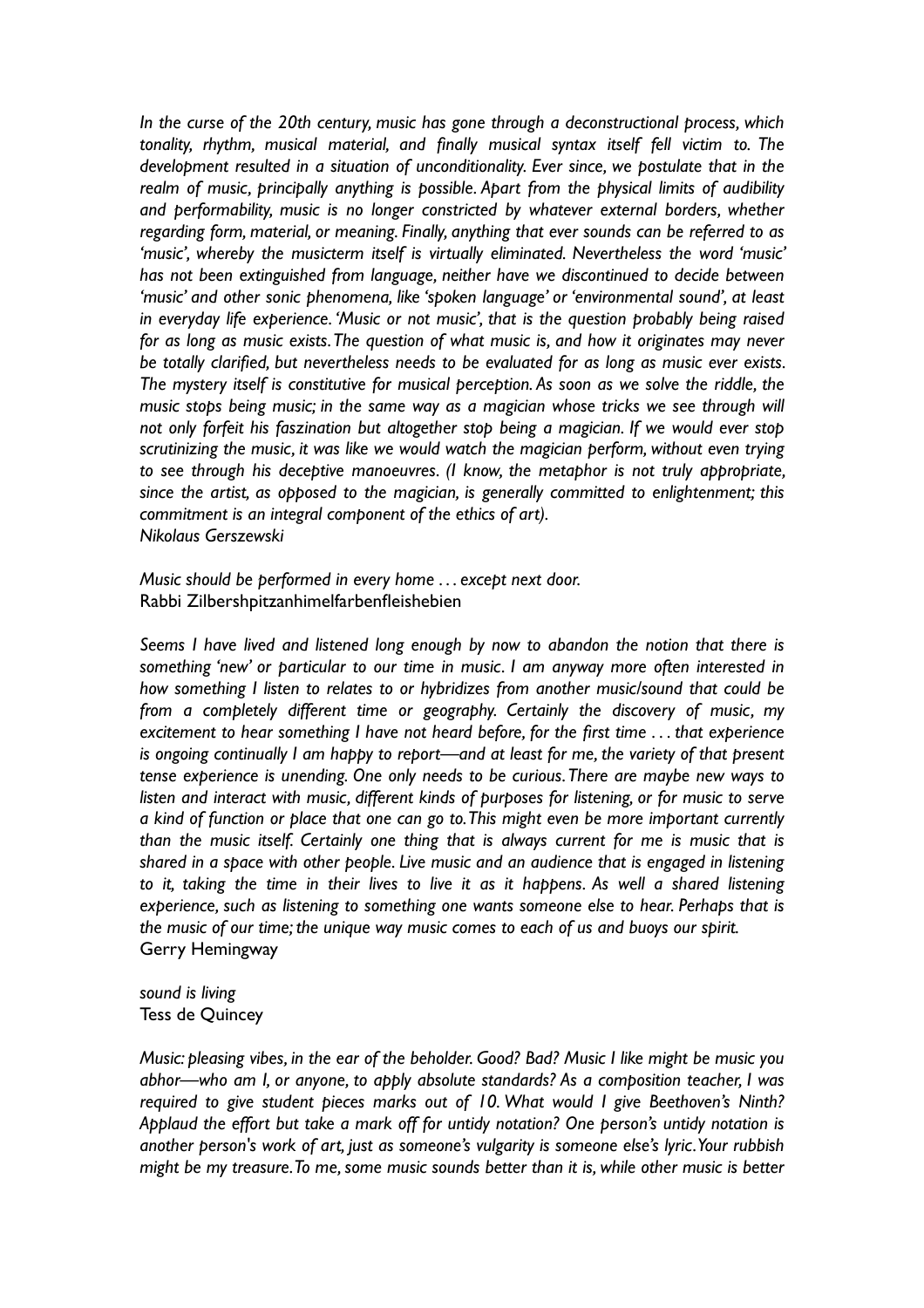*than it sounds. It can inspire or bore. Or be used for base political and commercial ends. It can be a moving, even liberating, testament to the human spirit, providing solace and encouragement. Each individual's relationship with music is personal and unique, with no outside force able (yet) to interfere. Internal music. I've lately been re-reading Émile Zola's novel* Germinal *(L. W. Tancock, trans., Penguin 1954). Here's a quote (p. 156) about a chaffinch contest: 'The point of the contest was to decide which (bird) would repeat his particular song the most times in an hour . . . a hundred or so onlookers were breathless and silent in the midst of this infernal music of a hundred and eighty chaffinches all repeating the same song at different speeds'. Infernal music? I would love to listen to that! Music to my ears. Even better, perhaps: cage-free chaffinch song (even birdsong can carry a political message). I get as much pleasure from listening to the lyrebirds where I live as I do from listening to most human-composed music. In this day and age, music is all around us. It's simply a matter of opening one's ears.* Martin Wesley-Smith

*Music was always determined by natural, social, economic, political, and cultural conditions, by technology and the sonic surroundings as well. What does it mean today? Global climatic changes and air-soil-water contamination, the fail of (neo)capitalism, politics of psychopaths, mad ideologies, pseudo-culture, masmedia simulacra and digital devices virtualising our lives, mutating the regime of our consciousness and the ways of human behaviour. But we are also still surrounded by bizarre, concrete sounds everywhere, so if we are able to reflect and transform all of these (social and sonic) phenomena into interesting musical shapes and meaningful utterance, there is no need to be afraid of the music future.* Julo Fujak

*Music is a non-verbal-language unique to the human species and found among all people on the planet earth. It is made by various culturally agreed structurings of sound produced by any audible means and with any audible sound sources. These structurings have over time produced thousands of 'dialects', which are generally organized in clearly recognizable, repeatable and reproducible short tonal, rhythmic or random patterns. 'Man', so-called, is a unique musical animal. Human music is made universally with the intention to promote various forms of social, political and spiritual unity, and collective well-being. In short, music, as an art, is a common social activity made primarily for pleasure. Whether composed in written notations, acquired orally by imitation or by intuition, or made by kinds of spontaneously improvised actions, all musical practices are considered by both the makers and the listening participants to be a form of 'transport'. Indeed, poetic and psychophysical transport, enabling all to step outside the boundaries of measurable time and conventionally defined social spaces. In the best of cases, any given music may allow the makers and listeners to 'disappear' into the sounds being made—allowing them to momentarily become the sound itself. Music is hence the act of transformation of the human body into sound, and consequently of sound becoming corporally human.* Alvin Curran

*Music is everything . . . everything you want it to be. It's nice and hard, nice and soft, just like Sorbent . . . toilet paper, and it goes the extra sheet.* Milton Mckee

*Music is the arrangement of frequencies in space and time, transmitted between bodies to unleash things unsaid. Where language fails us, music takes us.*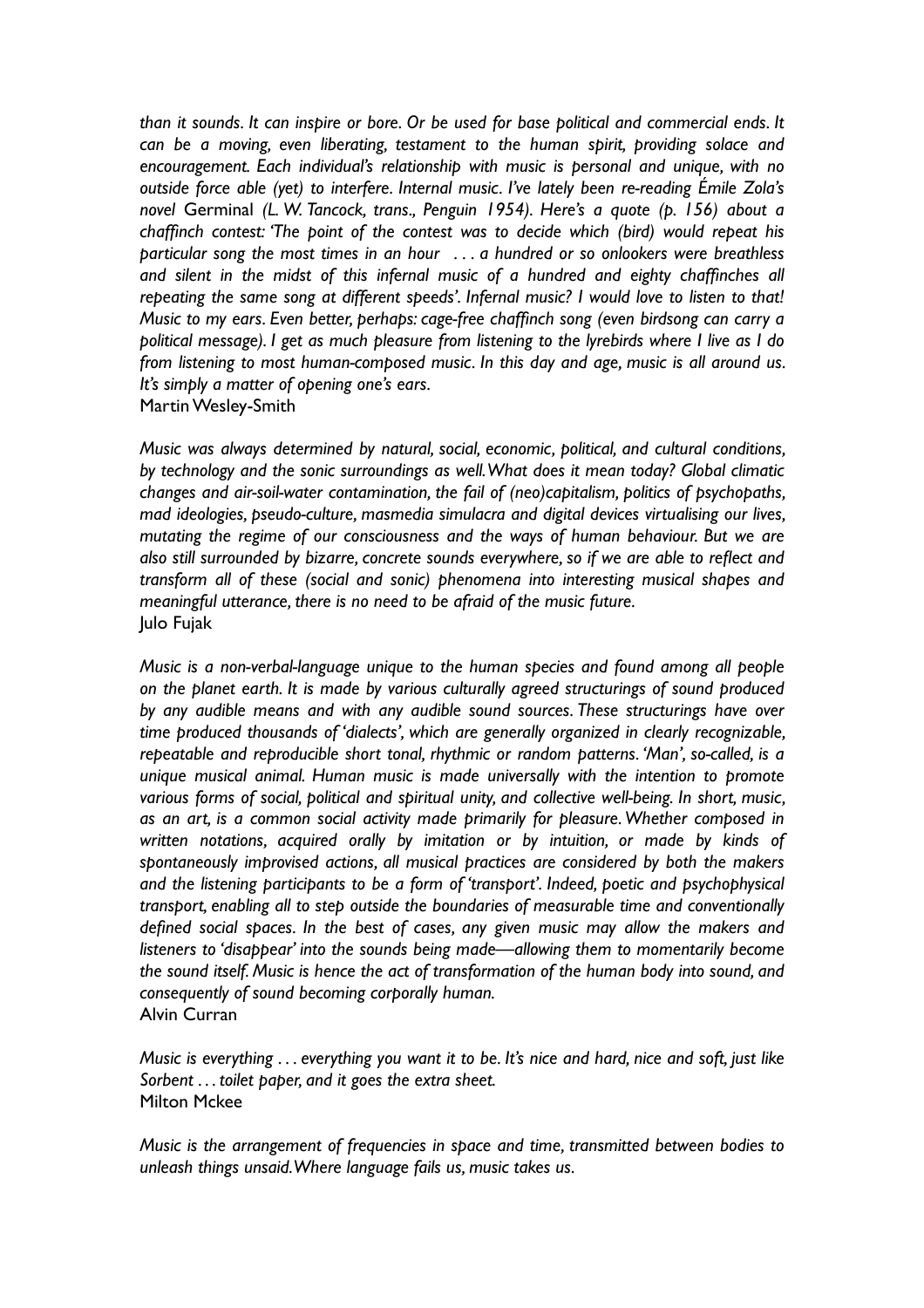## Jeff Khan

*Music is a mode of human perception, discursively mediated by culture. Music is a physical disturbance, requiring subjective interpolation through perceptual conventions. Music is a curse, suppressed by ocularcentrism. Music can get fucked.* Sean Baxter

*For me, to be music, it needs to make sense. It can be some form of composition in sound, be it in real-time or by means of more prolonged elaboration and definition. It can be constructed, reflected, or just actively experienced. But in its realisation, its presentation or its communication, or in its reception, there needs to be an intelligence at work, making sense of it.*

John Davis

*Whatever it was, whenever you were thinking about what it was, we've moved on. Music is not that anymore*.

Johannes Rosenberg (1992)

*Silence is an absence of noise. Noise is an absence of silence. Music is a combination of silence and noise.*

Slawek Janicki

*Music is a social activity having to do with the organization of sound(s).* Ernie Althoff

*Definition of music in the 21st century: An arrangement of sonic stimuli intended to induce an aesthetic response in the listener beyond that of mere awareness of unmediated or ambient sound. My rationale: Bearing in mind that the conceptual significance of John Cage's 4'33" (and Marcel Duchamp's Readymades), the definition of music has to be broad enough to encompass almost anything, but not quite anything. If any sound can be called music, then the category definition''music' becomes meaningless, as it does not distinguish one kind of sonic event from another. Musical awareness must therefore involve more than just sonic awareness, for example, the half-awareness of a ticking clock or the startledawareness of the 6:00am alarm. Suppose a 5-year-old is slapping at a glass jar. Are they making noise or music? If a conservatorium graduate slaps at a glass jar, are they making noise or music? What if both of them are slapping the jar to shake the last of the honey out of it? What if a musician does this before an audience? ('Etude for Honey Jar by Winnie the Pooh') The distinction between music and sound is based on intentionality—the intentionality of the producer of the sound and the listener must be aligned. The listener's subjective evaluation is relevant ('My five-year old could do that!') but can be guided by the context in which the event takes place. The listener must either think or feel something in response to the sound that is more than merely an awareness of a sonic event.* Chris Reid

*Anagram for Music in the twenty-first century: Futurity with cynic's resentment. Mystery-centric, with unfit tunes. Minify structure—went synthetic. Nutters free with nutty cynicism.*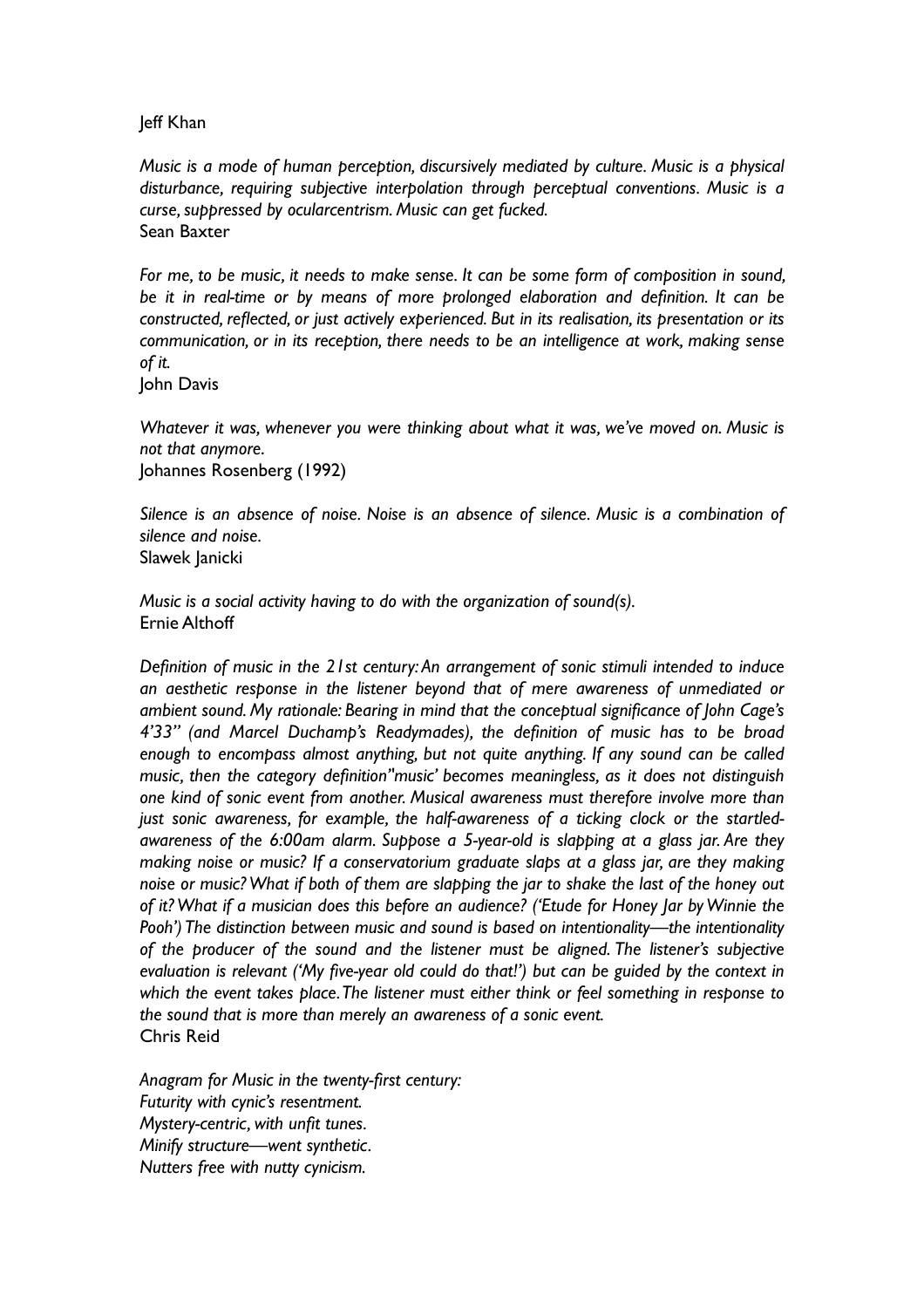*Why frenetic cuts, nutty Minister?* Richard Grantham

*Music is a vital form of play in which sound is used to form a transitional bridge between inner reality and shared objective experience.* Cornelius Dufallo

*I find it impossible to say something in general in a few sentences about music in the 21st century. I can only answer this question (at least in short) very personally—for me, music is subjective and highly personal at first. I look for the (multi-modal) undertow, to be able to fall into music, get lost in it. Trying to achieve this I use concepts like embodied technology, staging and visuals—but always only as means to create this pull. Despite the new media I try to incorporate, I consider my music as fairly old school.* Alexander Schubert

*As for what constitutes music in the 21st century, I'm not sure that I'm up to making grand statements. The best I can come up with is that it has become a refuge for the most undesirable types apparently.* Rainer Linz

*If someone put a gun to my head I'd say music isn't traffic or birdsong or John Cage falling downstairs. It isn't sound art or radio art or DJ Spooky. Laurie Andersen tells stories, Merzbow is loud, soundscapes are soundscapes and people with laptops, turntables, and sequencers dice with zombie spirits—all of which are perfectly valid things to do, but they're not music. If music is something created intentionally for other people in the context of a shared sign system, then 'accidental music' is oxymoronic; if it's not a human being making it, it's not music. If the human being is letting machines or dice or I-Ching stalks make the decisions, it's not music. It might sound nice, it might even be indistinguishable from another work in which a sentient person carefully crafted every sound, but it's not music. And if intention is necessary, it's not sufficient: Hoerspiel is Hoerspiel, sound sculpture is sound sculpture—and that's usefully different from kinetic art. Things have perfectly good identities so leave them alone. When we come right down to it, words are just things we use to refer to sense-data and mean whatever we can get away with using them to mean. But then, if someone put a gun to my head, I'd gibber like a chimp.* Chris Cutler

*I was very taken with a quote attributed to Lord Byron, which I saw in Paris several years ago (at the Cité de la Musique, I think it was): 'Il y a de la musique en toutes choses si les hommes pouvaient l'entendre'. In other words, 'there's music in everything if people can only hear it'. I think that says it for me, really.* Roz Cheney

*Once at about 13 my choir sang in Salisbury cathedral. That was the first time my body cavity resonated with an architectural space, the great gothic ceiling, and my ribs and lungs moved together both terrifying and exultant. Next, it was under the stars in the Kimberly with my kids, we were bashing quartz together and holding notes when the drone caught, and the night sky joined in, my son was alarmed, I was exultant again. Still, we can't be there every day. Or can we?* Tony Bond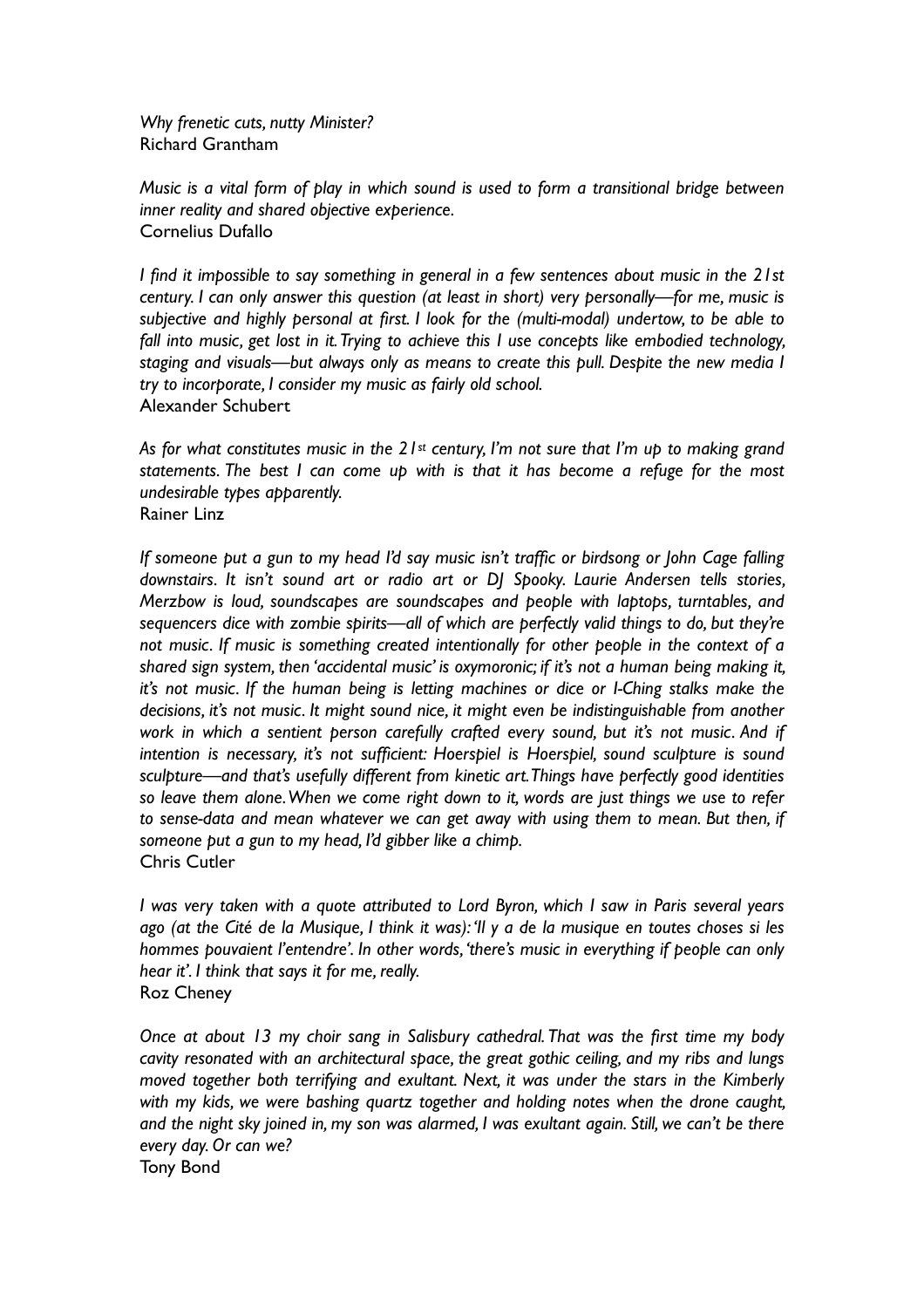*illustrating another's ears with the colour of when the sky is yellow. hitting someone's chest with a sledgehammer of guilt and noise and letting go. pounding away on the drums until everyone's on their feet letting the love and free take over.* Bree van Reyk

*Music is not universally definable, as it's not a natural kind but rather a conglomerate of many definable components, the boundaries of which are flexible. For me, music is a way of making time and interaction more magical by being present together in the eternal now through focused stylisation of language (which may be expressed through surrogate soundmakers). In the 21st century, it's more pluralistic and connected than ever.* Robert Davidson

*music is what you think it is not what you think it is.* Paul Steenhuisen

*As the CIA jammed water in my nostrils, Music made me tell all my secrets.* Gregory Samsung

*My initial feeling is 'Music creates connectivity' then comes, 'Music is a way of culture mapping', then 'Music = play it'.* Michael Sheridan

*Music is Momentary memory magic Unnerving unrelenting unique uncompromising utterly Ubiquitous Sweet sounding seduction surreptitiously sinuous and Sinosoidal Ipnia inducing Significant soulfood*  Ros Bandt

*'Music is liquid architecture'. Goethe said that. 'Music gets my walls wet'. I said that.* Nat Bates

*Music has very ancient roots and has to do with time, measurement, and flow. I don't really buy into the organised sound idea (because all sound is organised and there's plenty of music in silence).* Kate Moore

*Music in the 21st century—a dynamic engagement with two themes: 1. The necessity of surprise (the perceptual story); 2. The surprise of the necessary (the structural story). Both themes lead to crucial questions: a. How to rekindle curiosity and cradle it in a unified field of eccentric human intellect and passion? b. How to retain music's primal power to reorganize our perception of time, i.e. how to joyfully subvert narrative linearity and the repression of fantasy that such linearity promotes? (And all of the above during a century in which almost all narratives are being co-opted by a rampaging meta-capitalism.)*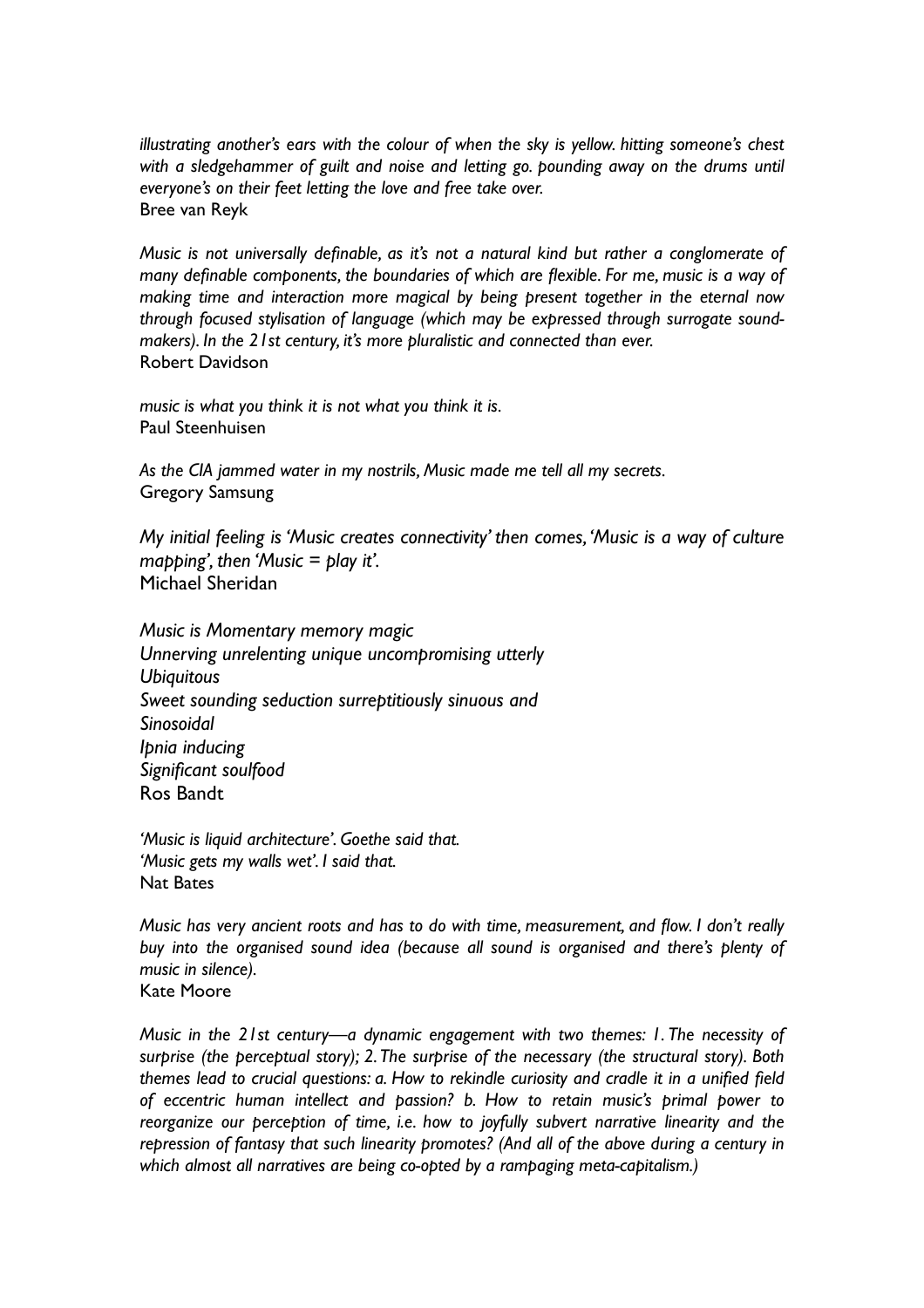# David Moss

*music is: human-made, abstract (in that identification of the sound sources, even if possible, is not important), and sound that, as a listener, draws you in so that one's attention, interest, and enjoyment is satisfied purely by the sound itself without the need or desire for external reference(s). I've added 'human-made' because although many believe that bird, whale song . . . is indeed music, we actually have no idea, despite much speculation and theory, what it means to the creatures concerned.* Peter Cusack

*The 21st Century composer is equipped with a mind-blowing array of possibilities, the organization of which into music and sound art is limited only by 1) the imagination; and 2) the ability to understand and cherish individuality (both their own, and of those around them).*

Melody Eötvös

*For me, music and sound is a continent to itself. This enormous continent must not be permitted to come to a standstill. So, uncompromising artists and composers, and inspiring musicians as well as open-minded listeners, are still needed. Their presence ensures the expansion of the continent of music and sound, adding to its vibrancy every day . . .* Georg Weckwerth

*Music pours out of my fingers, out of my mouth, ties them to my minds ears in absolute presentness, and then I feel better.* Yolande Harris

*Music: Sonic structures of human, amphibian, cetacean, entomological, avian, geological, aqueous, gaseous, celestial, technological, or (insert other) origin. Organised by design, chance, or instinct. Represented in vibrational, theoretical, metaphysical, notational, or recorded form. Listeners experience it auditorily, as memory, through ocular means, conceptually, voluntarily, involuntarily, consciously, unconsciously, or (insert other). However, a*  listener is not required to complete the circuit. Music survives on its own. Where there is *vibration or the concept of vibration, there is music.* Brian Ritchie

*In these difficult days ahead, with the waters rapidly rising, forcing abandonment of our homes, leave behind the books and paintings, dancing shoes, all the electronics, cash reserves, fancy clothes, and attitudes, but please don't fail to bring along your musical instruments. It's what we will need.* Ken Butler

*Definition of music in the 21st century: I thought, and I thought, and I came up with nothing at all that I could put into words. And then I realised that my inability to define music in words is my definition of music.* Lloyd Swanton

*As a kid in Cyprus I used to hang around outside the local village smithy hammering away on his anvil, and I thought that was music; on the way to high school in Nicosia I used to stop every morning and listen to the sound of the diesel generator rumbling, and I thought*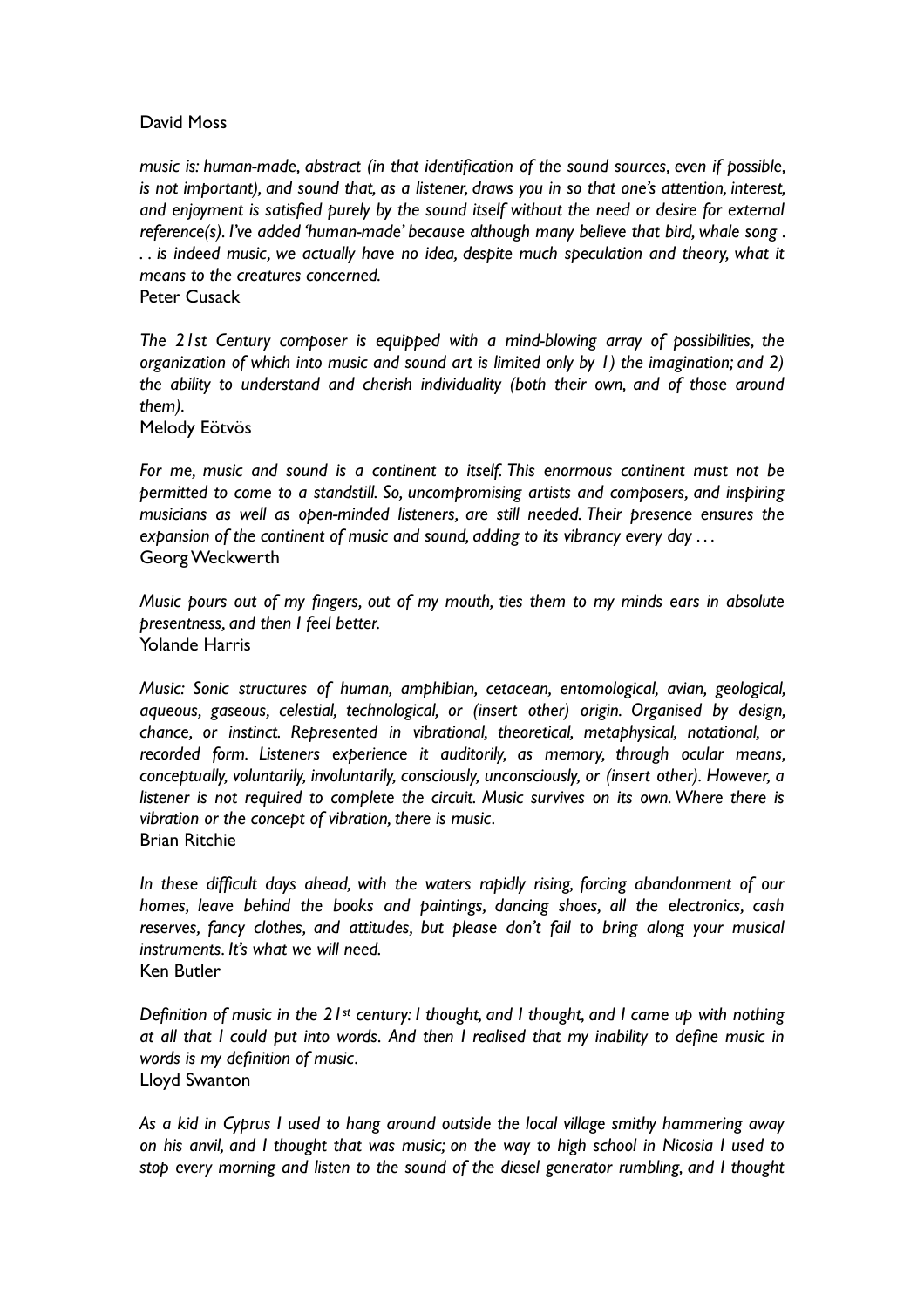*that was music too; then I came to Australia and, after a period making section parts for trains in Carriageworks (that sounded like music), I started to play violin—the noise was terrible and that was probably not music; so then I moved onto making violins instead and left the music making to the musicians. I've made more than 600 violins, and I'm still doing it in the 21st century. People who ultracrepidate should realize that we are living in the 21st century and accept that many stories brought us to this point.* Harry Vatiliotis

*Music is an immaterial force, yet is has the power, should we care to listen, to overcome all the troubles of the world.* Katherine Brisbane

*Music is, and always has been, an attempt to impart meaning on the essentially meaningless; to mold inherently amorphous raw materials into stuff of recognizable human value and utility. In its rudimentary form, sound appears to us as though scattered aimlessly over a vast, nebulous chasm, ruled by fickle chance, and void of any immediately decipherable ordering principles. Our impulse to bring calm to this wild cosmic tempest with the manmade tools of tonality is but a single example of our deep-seated need to tame the raging beast of nature, and a reflection of the crippling terror we feel on account of its merciless tyranny. Music in the 21st century, or in any other, may thus be seen as falling into one of two categories: first, that which offers a defense against the cosmic void and, refusing to yield to its totalitarian rule, envelops itself in a self-preserving bubble within which it might elaborate vital myths of its own human worth; or, secondly, that which stares fearlessly into the beast's eyes and, allowing itself to fall into its dark and all-consuming embrace, willingly welcomes the infinite possibilities of its chaotic endlessness.* Ilario Colli

*When it comes to music, birds got there first, beating us by millions of years. Nonetheless, songbirds' achievements find many looking the other way, towards the hackneyed narrative of human historical progress bolstered by a Eurocentric-focused musicology, and towards music as an institutional concept mediated by a powerful elite. Once we acknowledge that the institutional process in operation when defining music is, like art, usually not evaluative but classificatory (and thus covertly evaluative), we are forced to reconsider how to argue in birdsong's favour in any definition of music. A border is a warning from power. To define music is to commit a socio-political act and to invoke a cartographic metaphor, where words like claim, control, standoff, mediation, and separatist movement scramble to find their time and place. Even the most thoughtful characterization will offend by leaving something out or putting something in. Some musicians (like some wildlife) are edge-dwellers. They work on the fringe, the brink, and beyond, refusing to take boundaries at their fixed and unbreachable word, extravagantly wandering off paths and overstepping orderly lines. We must be prepared to chase music right out to where sound stops. Music is what we say it is, but the minute we attempt a demarcation or a unilateral proclamation, a trespasser shows up. What we each want from our music is unique. On the 'music' side of a person's border is what they choose to listen, sing, dance, meditate, exercise, and move to; purchase or download; go to sleep and wake up to; attend, perform, analyse, or plagiarize; tune in to and out with; grieve or celebrate with; and much more. I do all of those to and with my music, and much of my favourite music is birdsong. Nothing about music logically and incontrovertibly leaves birdsong out of its definition if our deliberation is evaluative and not merely classificatory.*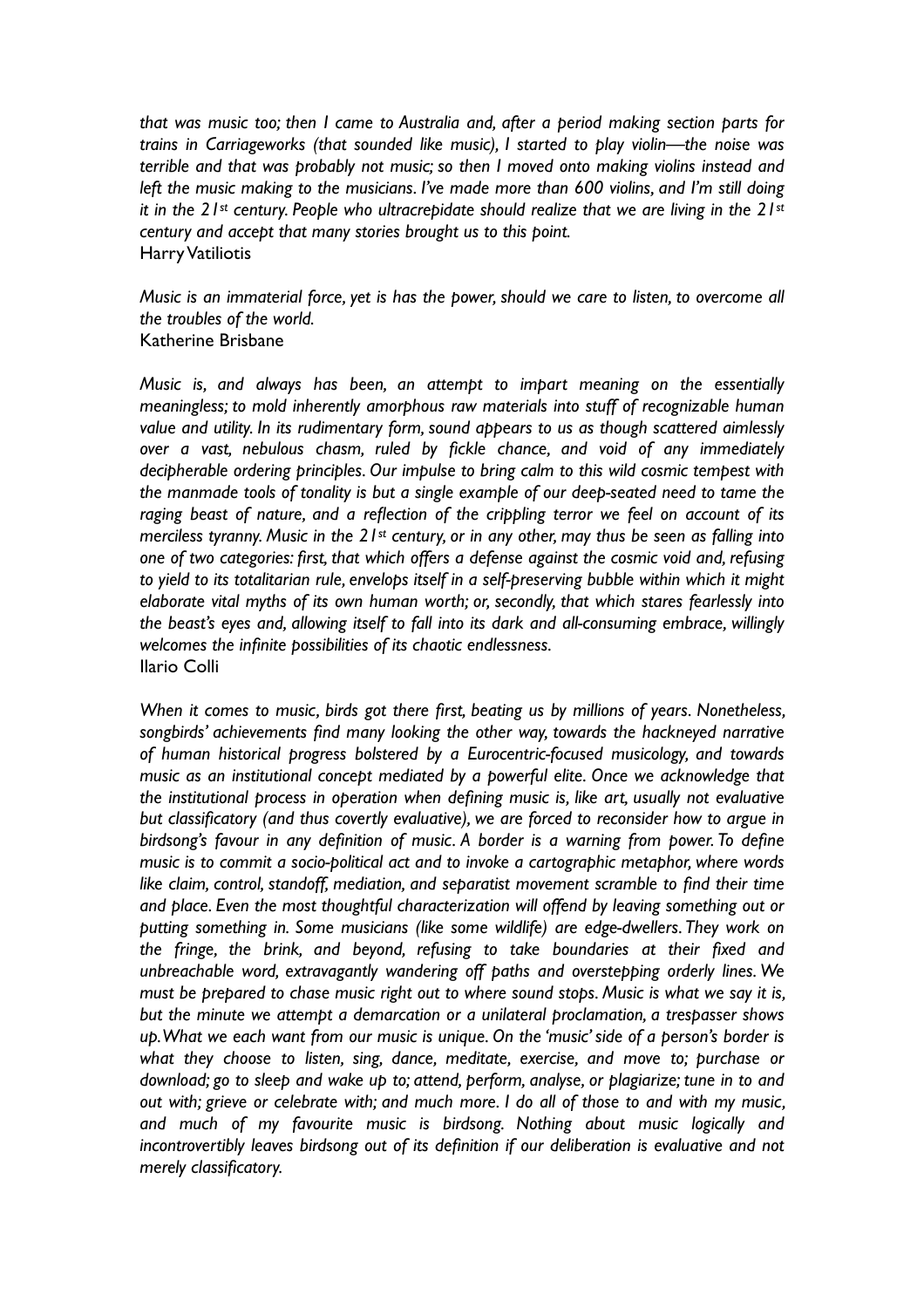## Hollis Taylor

*Some of the conceits of 21st century music: that music is beyond sound (i.e. the elegance of algorithmic code), that technology has offered tools so that we can transcend time zone to make music with new hybrid communities of live performers in different geographical locations, that music exists in various metaphoric incarnations of mixed hybridity, that the Kurzweilian perceptions involving enhanced chips inform new ways of becoming hybrid instruments ourselves . . . . Still, the elements of essential music making continue to invent, to create and redefine traditions, and to share with communities of folks the sharing commonalities of artistic intention and vibrational lifting and shifting.* Mark Dresser

*music is a green aquarium* Arturas Bumšteinas and Gailė Griciūtė

*As sound scholar Brandon LaBelle says, 'sound is intrinsically and unignorably relational'. Sound is politics embodied, an interpersonal exchange from me to you, an invisible transmission with very palpable affect. Music then, to me, is a way to capture and frame the complex energies between people within the social and environmental contexts that surround them.*

Julian Day

*Music is a sonic exploration of the world that sharpens the sensitivities—best experienced by imposing no bounds.* Yuko Nakayama

*I think that we are living in a time where people are clamoring to break definitions, make definitions, redefine and stolidly hold onto past definitions. There's beauty in this freedom and abandon, but we are also searching for identity in a time where there is no cohesion. Perhaps music right now is a reflection of these kinds of human tendencies.* Audrey Chen

*Music in the 21st century: Tautology 11 the relation of assumption to the form of sound the assumption of relation between sound and form the relation of sound to the assumption of form the form of relation and its sound assumption the sounded relation of form and assumption the form of sound and its assumed relations the sounded assumptions in formal relations the between form of sound in relation to assumption the between sound of form in assuming relation between sound, form, relating assumption the assumption of form sounding relations* Amanda Stewart

*Music is meaningful, entertaining, or acceptable noise*. John Whiteoak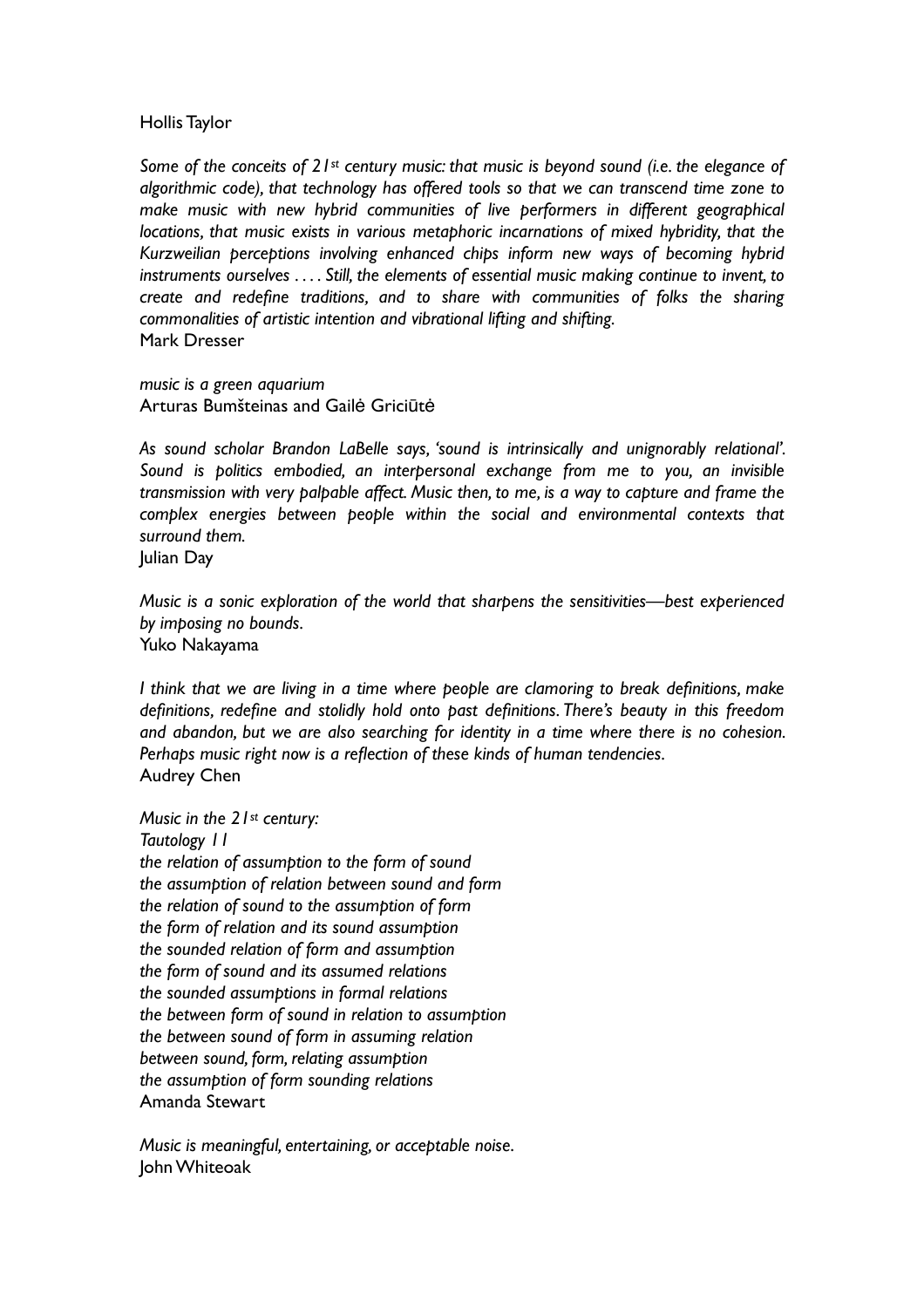*It is often said that 'music is organised sound'. I prefer to think of music as something that emerges as the result of a particular kind of attention being applied to sound. So rather than being 'organised' sound, music is 'intentional' sound—this 'intent' can refer to intentional listening as well as intentional sound making.* Peter Knight

*Nowadays it seems we are living in a privileged situation. Like never before. We can use any kind of technically accessible sounds to make music (any kind of tonal structures, including all possible tones 'between and beyond' the total chromatic scale, any kind of noises and electronic sounds, any kind of recorded sounds, including the music already written or done by others in all cultures). Like never before. We can make music by any possible, technically accessible way. Like never before. We can combine, re-combine, layer, re-layer everything. Like never before. Had Bach, Beethoven, Ives, Russolo, Varèse, or Cage lived, what would they say about all this, what would they do with all this? Would they enjoy it? Would they be happy with this? Would they say it is what they dreamed for? And are WE happy with this? Like never before? And don't we—at least sometimes—ask ourselves: but what is this all for?* Daniel Matej

Sorry it took me so long, but even after a week of tossing ideas around my head, I didn't *come up with something more appropriate than the old saying that 'music is sound organized in time'. First, of course, the words 'sound' and 'time', which embrace so much more than those definitions that include words that come with so much cultural baggage like 'melody', 'rhythm', and 'timbre'. Then, the word 'organizing', that does not limit us to seeing people taking materials and organizing them on paper, in a computer, or live on stage. I also organize sounds—often involuntarily—in my head when I hear them in nature. As soon as I'm aware of it there is a beginning, the more I listen there is development, some repetitions become rhythms, and when I'm done, there is an end. Organizing sound in time, that is.*

Hans Tammen

*Music, like art, is a convention; an agreement made by different cultures differently at different times. If I were asked for a definition of music, that is, to come up with some invariants common across cultural and historical differences, they would have to be extremely abstract. I would say: music is a solely auditory construct in which sounds relate to each other in a coherent way. This coherence may be achieved by composers using a particular relational concept, by musicians using their instrumental or vocal skills and intuitions—or by listeners using their ears and imagination. Of late, these coherence-building strategies have become increasingly difficult to pick apart. But reliance purely on sound and coherent structure—whatever their actual natures—are in my view the two invariants of music.*

Kersten Glandine